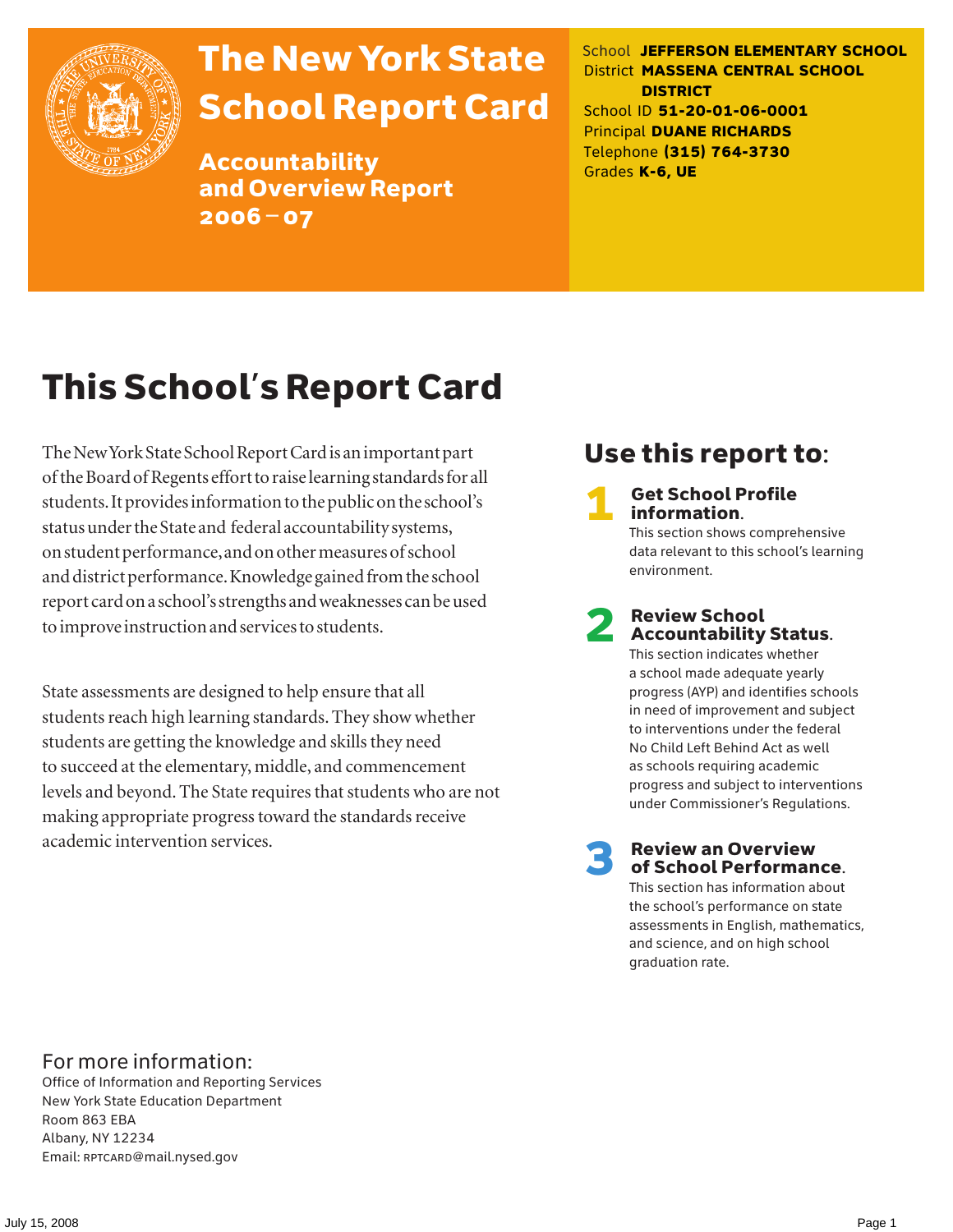### School Profile

This section shows comprehensive data relevant to this school's learning environment, including information about enrollment, average class size, and teacher qualifications.

### Enrollment

|                            | $2004 - 05$ | $2005 - 06$ | 2006-07 |
|----------------------------|-------------|-------------|---------|
| Pre-K                      | 0           | 0           | 0       |
| Kindergarten               | 63          | 73          | 61      |
| Grade 1                    | 68          | 73          | 77      |
| Grade 2                    | 58          | 65          | 71      |
| Grade 3                    | 55          | 59          | 68      |
| Grade 4                    | 58          | 63          | 60      |
| Grade 5                    | 73          | 60          | 62      |
| Grade 6                    | 75          | 72          | 55      |
| <b>Ungraded Elementary</b> | 0           | 0           | 0       |
| Grade 7                    | 0           | 0           | 0       |
| Grade 8                    | 0           | 0           | 0       |
| Grade 9                    | 0           | 0           | 0       |
| Grade 10                   | 0           | 0           | 0       |
| Grade 11                   | 0           | 0           | 0       |
| Grade 12                   | 0           | 0           | 0       |
| <b>Ungraded Secondary</b>  | 0           | 0           | 0       |
| Total K-12                 | 450         | 465         | 454     |

### Enrollment Information

*Enrollment* counts are as of Basic Educational Data System (BEDS) day, which is typically the first Wednesday of October of the school year. Students who attend BOCES programs on a part-time basis are included in a school's enrollment. Students who attend BOCES on a full-time basis or who are placed full time by the district in an out-of-district placement are not included in a school's enrollment. Students classified by schools as "pre-first" are included in first grade counts.

### Average Class Size

|                       | $2004 - 05$ | $2005 - 06$ | $2006 - 07$ |
|-----------------------|-------------|-------------|-------------|
| <b>Common Branch</b>  | 22          | 22          | 21          |
| Grade 8               |             |             |             |
| English               |             |             |             |
| <b>Mathematics</b>    |             |             |             |
| Science               |             |             |             |
| <b>Social Studies</b> |             |             |             |
| Grade 10              |             |             |             |
| English               |             |             |             |
| <b>Mathematics</b>    |             |             |             |
| Science               |             |             |             |
| <b>Social Studies</b> |             |             |             |

### Average Class Size Information

*Average Class Size* is the total registration in specified classes divided by the number of those classes with registration. *Common Branch* refers to self-contained classes in Grades 1–6.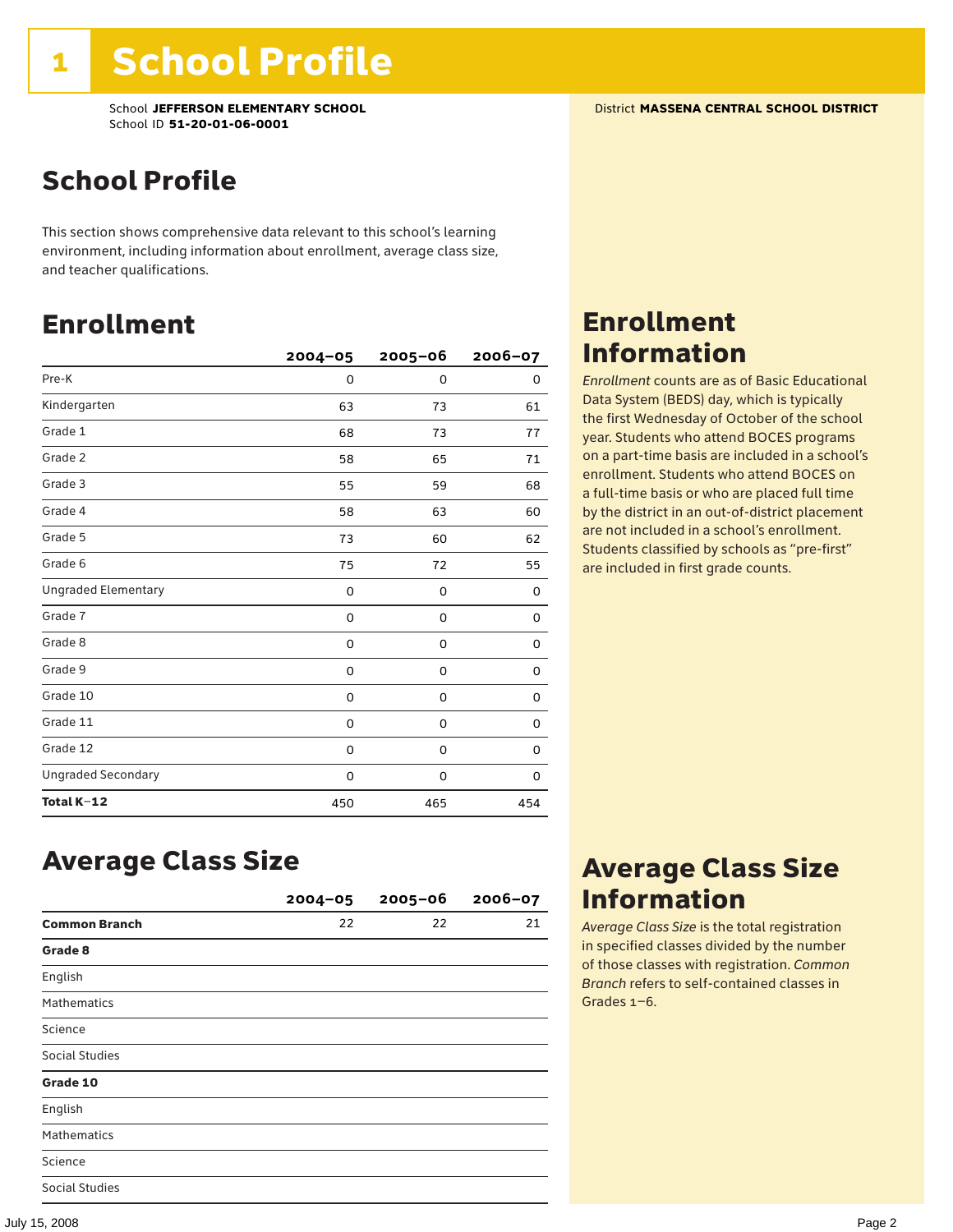School **JEFFERSON ELEMENTARY SCHOOL** District **MASSENA CENTRAL SCHOOL DISTRICT** School ID **51-20-01-06-0001**

### Demographic Factors

|                                                    |                | $2004 - 05$ | 2005–06 |     | 2006-07        |     |
|----------------------------------------------------|----------------|-------------|---------|-----|----------------|-----|
|                                                    | #              | %           | #       | %   | #              | %   |
| Eligible for Free Lunch                            | 241            | 54%         | 228     | 49% | 202            | 44% |
| Reduced-Price Lunch                                | 65             | 14%         | 53      | 11% | 60             | 13% |
| Student Stability*                                 |                | 93%         |         | 96% |                | 96% |
| Limited English Proficient                         | 14             | 3%          | 11      | 2%  | 3              | 1%  |
| <b>Racial/Ethnic Origin</b>                        |                |             |         |     |                |     |
| American Indian or Alaska Native                   | 82             | 18%         | 73      | 16% | 60             | 13% |
| <b>Black or African American</b>                   | $\overline{7}$ | 2%          | 9       | 2%  | $\overline{1}$ | 2%  |
| Hispanic or Latino                                 | 4              | 1%          | 4       | 1%  | 3              | 1%  |
| Asian or Native<br>Hawaiian/Other Pacific Islander | 4              | 1%          | 3       | 1%  | 3              | 1%  |
| White                                              | 353            | 78%         | 376     | 81% | 381            | 84% |
| Multiracial**                                      | N/A            | N/A         | N/A     | N/A | 0              | 0%  |

\* Not available at the district level.

\*\* Multiracial enrollment data were not collected statewide in the 2004-05 and 2005-06 school years.

### Attendance and Suspensions

|                            |   | $2003 - 04$ |   | $2004 - 05$   |    | $2005 - 06$   |  |
|----------------------------|---|-------------|---|---------------|----|---------------|--|
|                            | # | %           | # | $\frac{0}{0}$ | #  | $\frac{1}{2}$ |  |
| Annual Attendance Rate     |   | 97%         |   | 97%           |    | 96%           |  |
| <b>Student Suspensions</b> | 5 | 1%          | 5 | 1%            | 14 | 3%            |  |

### Demographic Factors Information

*Eligible for Free Lunch* and *Reduced*-*Price Lunch* percentages are determined by dividing the number of approved lunch applicants by the Basic Educational Data System (BEDS) enrollment in full-day Kindergarten through Grade 12. *Eligible for Free Lunch* and *Limited English Proficient* counts are used to determine *Similar Schools* groupings within a *Need*/*Resource Capacity* category. *Student Stability* is the percentage of students in the highest grade in a school who were also enrolled in that school at any time during the previous school year. (For example, if School A, which serves Grades 6–8, has 100 students enrolled in Grade 8 this year, and 92 of those 100 students were also enrolled in School A last year, the stability rate for the school is 92 percent.)

### Attendance and Suspensions Information

*Annual Attendance Rate* is determined by dividing the school's total actual attendance by the total possible attendance for a school year. A school's actual attendance is the sum of the number of students in attendance on each day the school was open during the school year. Possible attendance is the sum of the number of enrolled students who should have been in attendance on each day the school was open during the school year. *Student Suspension* rate is determined by dividing the number of students who were suspended from school (not including in-school suspensions) for one full day or longer anytime during the school year by the Basic Educational Data System (BEDS) day enrollments for that school year. A student is counted only once, regardless of whether the student was suspended one or more times during the school year.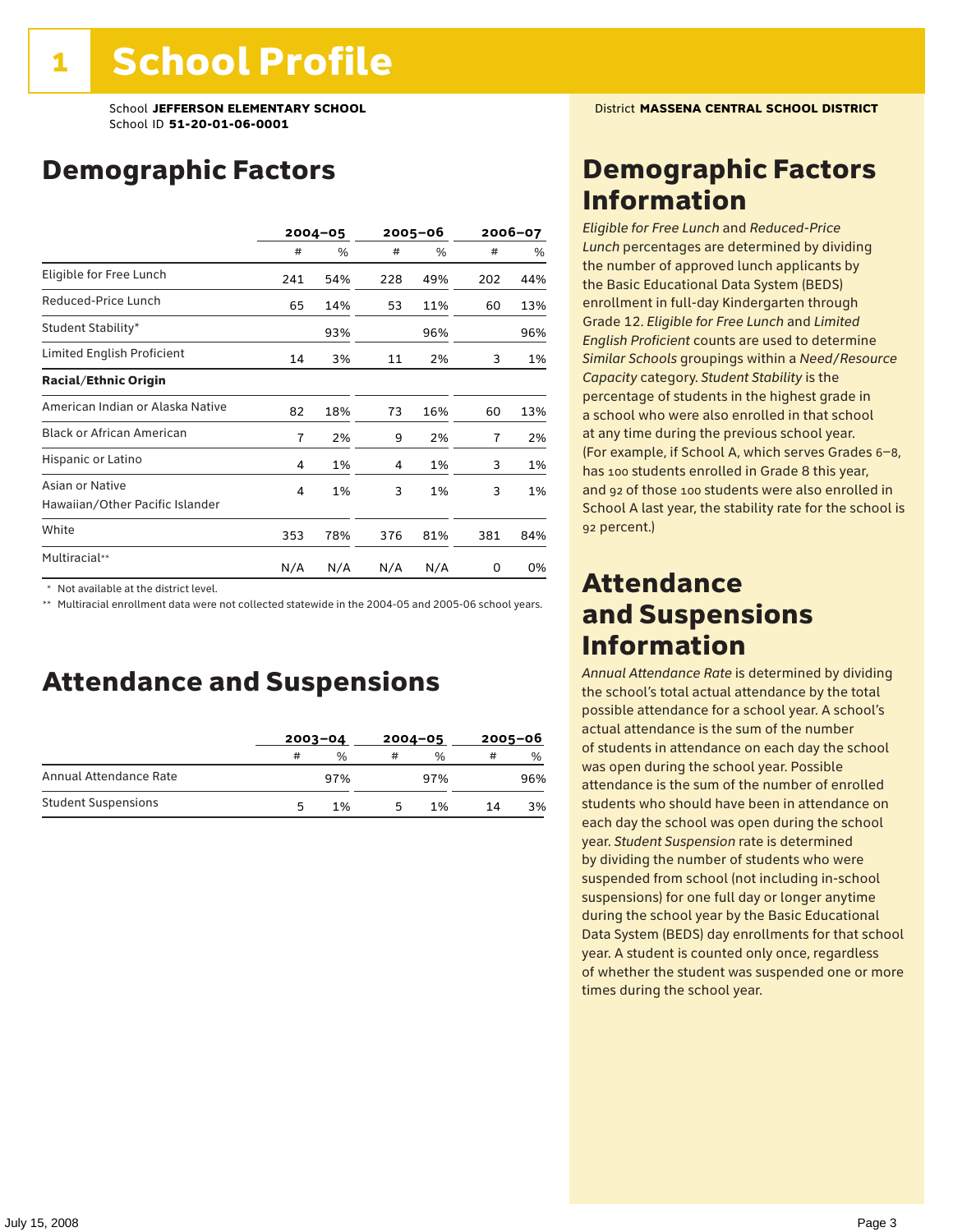School **JEFFERSON ELEMENTARY SCHOOL** District **MASSENA CENTRAL SCHOOL DISTRICT** School ID **51-20-01-06-0001**

### Teacher Qualifications

|                                                                        | $2004 - 05$ | $2005 - 06$ | 2006-07 |
|------------------------------------------------------------------------|-------------|-------------|---------|
| <b>Total Number of Teachers</b>                                        | 33          | 32          | 33      |
| Percent with No Valid<br><b>Teaching Certificate</b>                   | 0%          | 3%          | 0%      |
| Percent Teaching Out<br>of Certification                               | 0%          | 6%          | 0%      |
| Percent with Fewer Than<br>Three Years of Experience                   | 18%         | 16%         | 18%     |
| Percentage with Master's Degree<br>Plus 30 Hours or Doctorate          | 15%         | 16%         | 12%     |
| Total Number of Core Classes*                                          | N/A         | 123         | 64      |
| Percent Not Taught by<br><b>Highly Qualified Teachers</b>              | N/A         | 3%          | 0%      |
| <b>Total Number of Classes</b>                                         | 79          | 69          | 95      |
| Percent Taught by Teachers Without<br><b>Appropriate Certification</b> | 0%          | 13%         | 1%      |

\* Data for 2004–05 were not weighted, so are not shown.

### Teacher Turnover Rate

|                                                                       | $2003 - 04$ | $2004 - 05$ | 2005-06 |
|-----------------------------------------------------------------------|-------------|-------------|---------|
| Turnover Rate of Teachers with Fewer<br>than Five Years of Experience | 0%          | 20%         | 22%     |
| Turnover Rate of All Teachers                                         | 13%         | 15%         | 9%      |

### Staff Counts

|                                       | $2004 - 05$ | $2005 - 06$ | $2006 - 07$ |
|---------------------------------------|-------------|-------------|-------------|
| <b>Total Other Professional Staff</b> |             |             |             |
| Total Paraprofessionals*              | N/A         | N/A         | N/A         |
| <b>Assistant Principals</b>           |             |             |             |
| Principals                            |             |             |             |

\* Not available at the school level.

### Teacher Qualifications Information

The *Percent Teaching Out of Certification* is the percent doing so more than on an incidental basis; that is, the percent teaching for more than five periods per week outside certification.

*Core Classes* are primarily K-6 common branch, English, mathematics, science, social studies, art, music, and foreign languages. The number of K-6 common branch core classes is multiplied by five so that these core class counts are weighted the same as counts for middle- and secondary-level teachers who report five classes per day. To be *Highly Qualified*, a teacher must have at least a Bachelor's degree, be certified to teach in the subject area, and show subject matter competency.

### Teacher Turnover Rate Information

*Teacher Turnover Rate* for a specified school year is the number of teachers in that school year that were not teaching in the following school year divided by the number of teachers in the specified school year, expressed as a percentage.

### Staff Counts Information

*Other Professionals* includes administrators, guidance counselors, school nurses, psychologists, and other professionals who devote more than half of their time to non-teaching duties. Teachers who are shared between buildings within a district are reported on the district report only.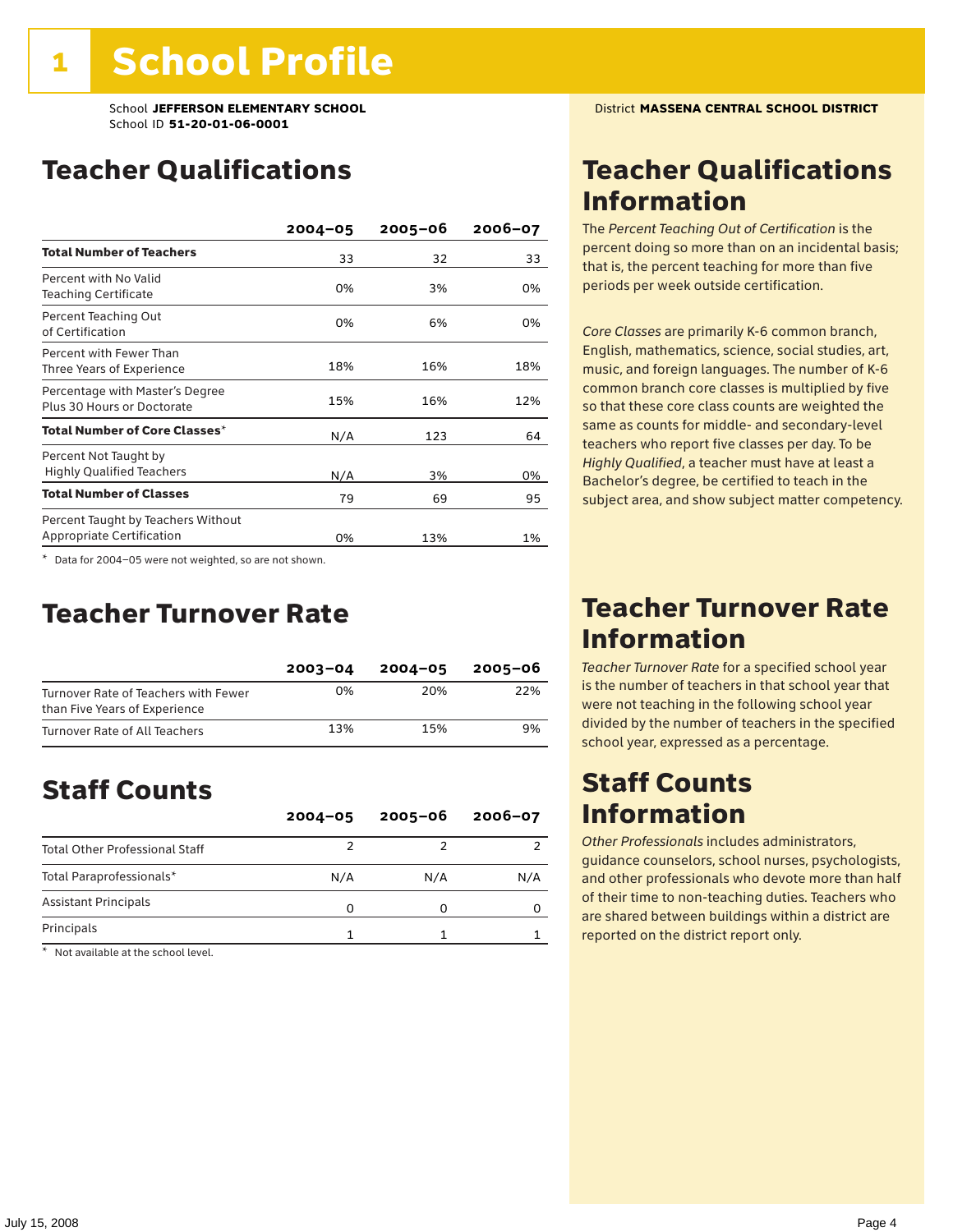### Understanding How Accountability Works in New York State

The federal No Child Left Behind (NCLB) Act requires that states develop and report on measures of student proficiency in 1) English language arts (ELA), in 2) mathematics, and on 3) a third indicator. In New York State in 2006–07, the third indicator is science at the elementary/middle level and graduation rate at the secondary level. Schools or districts that meet predefined goals on these measures are making Adequate Yearly Progress (AYP).



For more information about accountability in New York State, visit: www.emsc.nysed.gov/irts/accountability/home.shtml

#### 1 English Language Arts (ELA)

To make AYP in ELA, every accountability group must make AYP. For a group to make AYP, it must meet the participation *and* the performance criteria.

#### A Participation Criterion

At the elementary/middle level, 95 percent of Grades 3–8 students enrolled during the test administration period in each group with 40 or more students must be tested on the New York State Testing Program (NYSTP) in ELA or, if appropriate, the New York State English as a Second Language Achievement Test (NYSESLAT), or the New York State Alternate Assessment (NYSAA) in ELA. At the secondary level, 95 percent of seniors in 2006–07 in each accountability group with 40 or more students must have taken an English examination that meets the students' graduation requirement.

#### B Performance Criterion

At the elementary/middle level, the Performance Index (PI) of each group with 30 or more continuously enrolled tested students must equal or exceed its Effective Annual Measurable Objective (AMO) or the group must make Safe Harbor. (NYSESLAT is used only for participation.) At the secondary level, the PI of each group in the 2003 cohort with 30 or more members must equal or exceed its Effective AMO or the group must make Safe Harbor. To make Safe Harbor, the PI of the group must equal or exceed its Safe Harbor Target and the group must qualify for Safe Harbor using the third indicator, science or graduation rate.

#### 2 Mathematics

The same criteria for making AYP in ELA apply to mathematics. At the elementary/middle level, the measures used to determine AYP are the NYSTP and the NYSAA in mathematics. At the secondary level, the measures are mathematics examinations that meet the students' graduation requirement.

#### 3 Third Indicator

In addition to English language arts and mathematics, the school must also make AYP in a third area of achievement. This means meeting the criteria in science at the elementary/middle level and the criteria in graduation rate at the secondary level.

Elementary/Middle-Level Science: To make AYP, the All Students group must meet the participation criterion *and* the performance criterion.

#### A Participation Criterion

Eighty percent of students in Grades 4 and/or 8 enrolled during the test administration period in the All Students group, if it has 40 or more students, must be tested on an accountability measure. In Grade 4, the measures are the Grade 4 elementary-level science test and the Grade 4 NYSAA in science. In Grade 8 science, the measures are the Grade 8 middle-level science test, Regents science examinations, and the Grade 8 NYSAA in science.

#### B Performance Criterion

The PI of the All Students group must equal or exceed the State Science Standard (100) or the Science Progress Target.

Qualifying for Safe Harbor in Elementary/Middle-Level ELA and Math: To qualify, the PI must equal or exceed the State Science Standard or the Science Progress Target in elementary/middle-level science for that group.

Secondary-Level Graduation Rate: For a school to make AYP in graduation rate, the percent of students in the 2002 graduation-rate cohort in the All Students group earning a high school diploma by August 31, 2006 must equal or exceed the Graduation-Rate Standard (55%) or the Graduation-Rate Progress Target.

Qualifying for Safe Harbor in Secondary-Level ELA and Math: To qualify, the percent of the 2002 graduation-rate cohort earning a local diploma by August 31, 2006 must equal or exceed the Graduation-Rate Standard (55%) or the Graduation-Rate Progress Target for that group.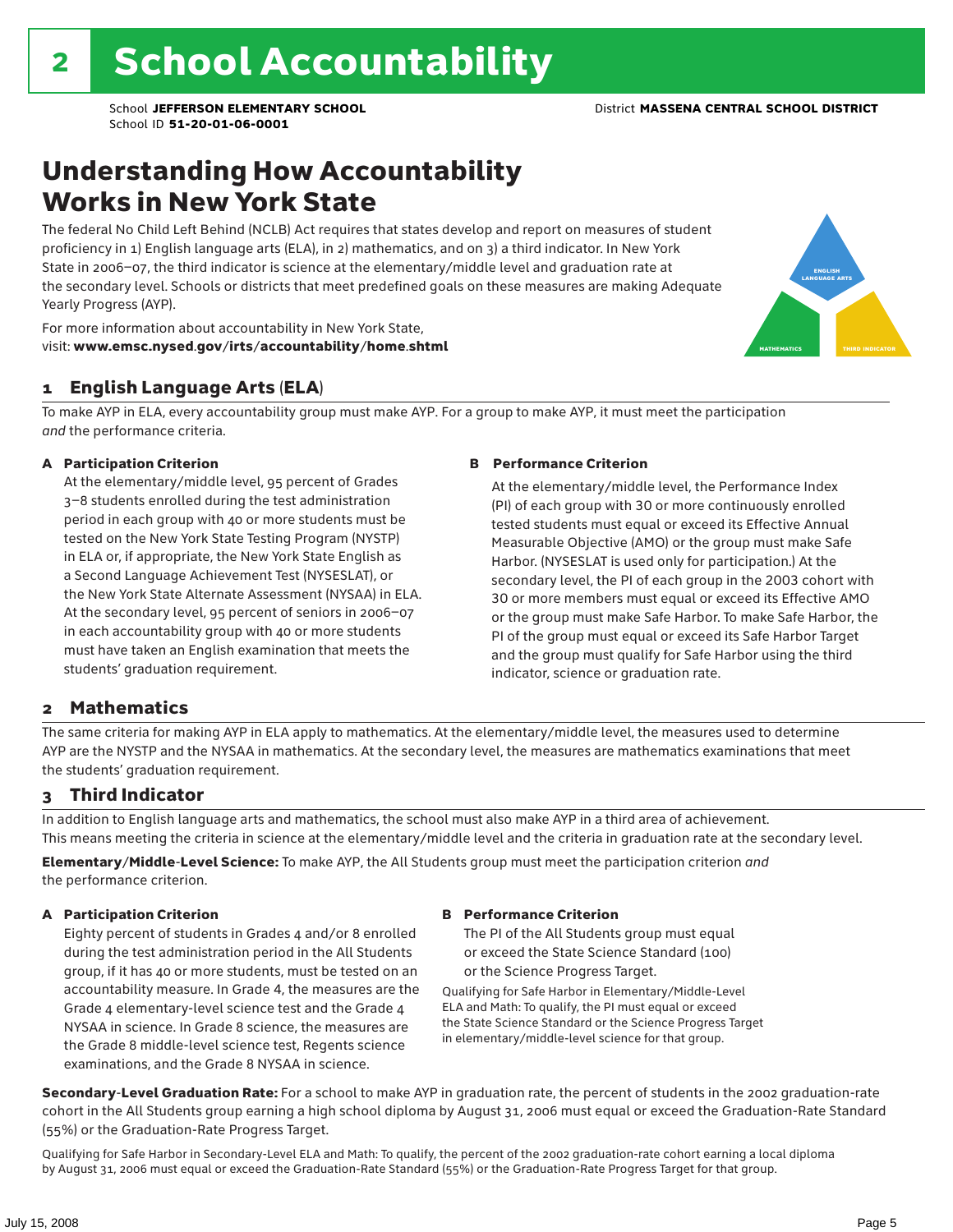## Useful Terms for Understanding Accountability

#### Accountability Cohort for English and Mathematics

The 2003 school accountability cohort consists of all students who first entered Grade 9 anywhere in the 2003–04 school year, and all ungraded students with disabilities who reached their seventeenth birthday in the 2003–04 school year, who were enrolled on October 4, 2006 and did not transfer to a diploma granting program. Students who earned a high school equivalency diploma or were enrolled in an approved high school equivalency preparation program on June 30, 2007, are not included in the 2003 school accountability cohort. The 2003 district accountability cohort consists of all students in each school accountability cohort plus students who transferred within the district after BEDS day plus students who were placed outside the district by the Committee on Special Education or district administrators and who met the other requirements for cohort membership. Cohort is defined in Section 100.2 (p) (16) of the Commissioner's Regulations.

#### Adequate Yearly Progress (AYP)

Adequate Yearly Progress (AYP) indicates satisfactory progress by a district or a school toward the goal of proficiency for all students.

#### Annual Measurable Objective (AMO)

The Annual Measurable Objective (AMO) is the Performance Index (PI) value that signifies that an accountability group is making satisfactory progress toward the goal that 100 percent of students will be proficient in the State's learning standards for English language arts and mathematics by 2013–14. The AMOs for each grade level will be increased as specified in CR100.2(p)(14) and will reach 200 in 2013–14. (See Effective AMO for further information.)

#### Continuously Enrolled Students

At the elementary/middle level, continuously enrolled students are those enrolled in the school or district on BEDS day (usually the first Wednesday in October) of the school year until the test administration period. At the secondary level, all students who meet the criteria for inclusion in the accountability cohort are considered to be continuously enrolled.

#### Effective Annual Measurable Objective (Effective AMO)

The Effective Annual Measurable Objective (Effective AMO) is the Performance Index (PI) value that each accountability group within a school or district is expected to achieve to make Adequate Yearly Progress (AYP). The Effective AMO is the lowest PI that an accountability group of a given size can achieve in a subject for the group's PI not to be considered significantly different from the AMO for that subject. If an accountability group's PI equals or exceeds the Effective AMO, it is considered to have made AYP. A more complete definition of Effective AMO and a table showing the PI values that each group size must equal or exceed to make AYP are available at www.emsc.nysed.gov/irts.

#### Graduation-Rate Cohort

This term is defined on the graduation-rate accountability page.

#### Performance Index (PI)

A Performance Index is a value from 0 to 200 that is assigned to an accountability group, indicating how that group performed on a required State test (or approved alternative) in English language arts, mathematics, or science. Student scores on the tests are converted to four performance levels, from Level 1 to Level 4. (See performance level definitions on the Overview Summary page.) At the elementary/middle level, the PI is calculated using the following equation:

100 × [(Count of Continuously Enrolled Tested Students Performing at Levels 2, 3, and 4 + the Count at Levels 3 and 4) ÷ Count of All Continuously Enrolled Tested Students]

At the secondary level, the PI is calculated using the following equation:

100 × [(Count of Cohort Members Performing at

Levels 2, 3, and 4 + the Count at Levels 3 and 4)  $\div$  Count of All Cohort Members]

A list of tests used to measure student performance for accountability is available at www.emsc.nysed.gov/irts.

#### Progress Target

For accountability groups below the State Standard in science or graduation rate, the Progress Target is an alternate method for making Adequate Yearly Progress (AYP) or qualifying for Safe Harbor in English language arts and mathematics based on improvement over the previous year's performance.

#### Safe Harbor

Safe Harbor provides an alternate means to demonstrate Adequate Yearly Progress (AYP) for accountability groups that do not achieve their Effective Annual Measurable Objectives (AMOs) in English or mathematics.

#### Safe Harbor Targets

The 2006–07 safe harbor targets were calculated using the following equation:

2005–06 PI + (200 – the 2005–06 PI) × 0.10

#### Science Progress Target

The elementary/middle-level 2006–07 Science Progress Target is calculated by adding one point to the 2005–06 PI. The 2007–08 Science Progress Target is calculated by adding one point to the 2006–07 PI. The 2006–07 target is provided for groups whose PI was below the State Science Standard in 2006–07.

#### Science Standard

The criterion value that represents a minimally satisfactory performance in science. In 2006–07, the State Science Standard at the elementary/middle level is a Performance Index (PI) of 100. The Commissioner may raise the State Science Standard at his discretion in future years.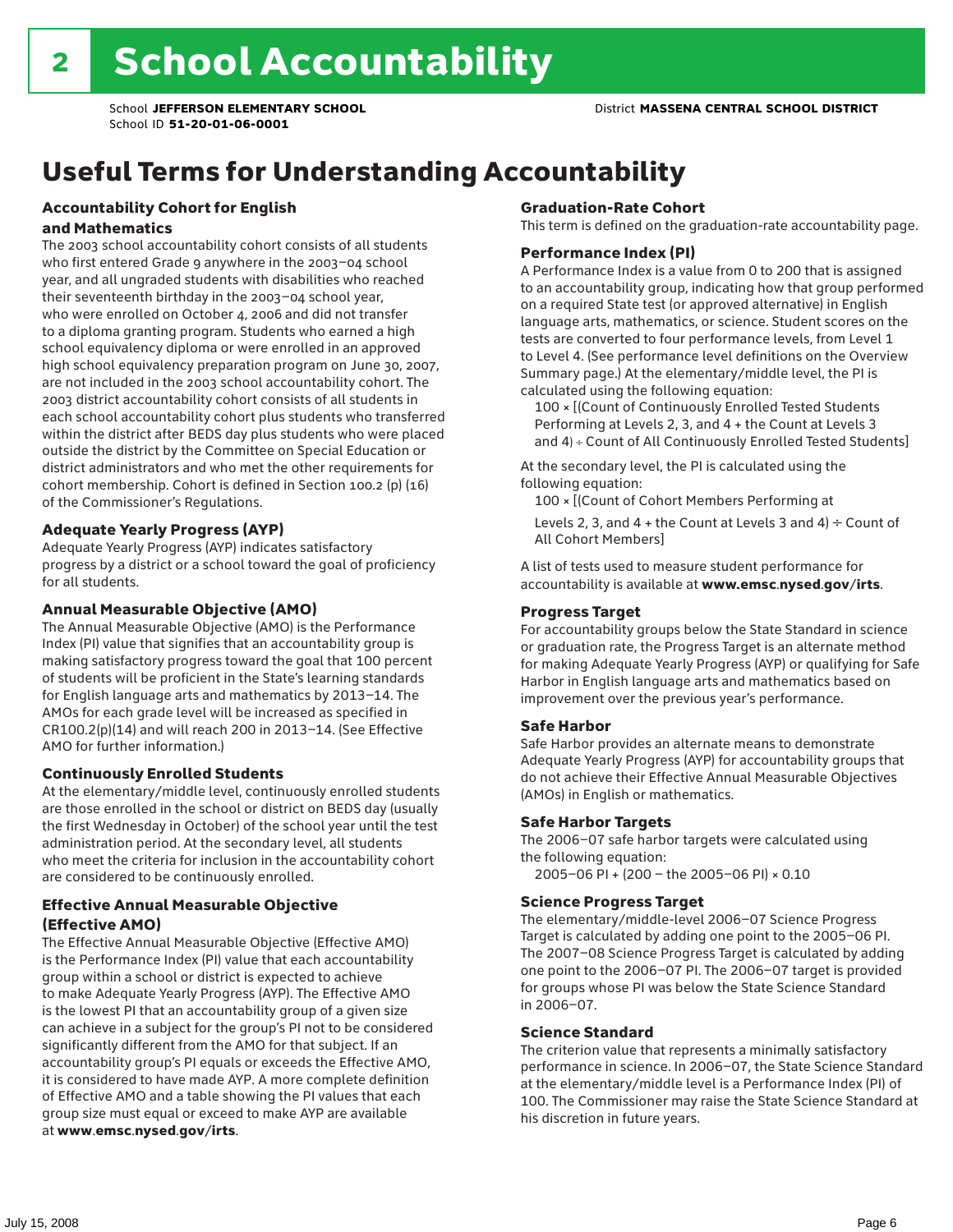### Understanding Your School Accountability Status

The list below defines the school status categories applied to each accountability measure under New York State's accountability system, which is divided into a Federal Title I component and a State component. Accountability measures for schools at the elementary/middle level are English language arts (ELA), mathematics, and science; at the secondary level, they are ELA, mathematics, and graduation rate. A school may be assigned a different status for different accountability measures. The overall status of a school is the status assigned to the school for the accountability measure with the most advanced designation in the hierarchy. If the school receives Title I funds, it is the most advanced designation in the Title I hierarchy, unless the school is in good standing under Title I but identified as SRAP under the State hierarchy. A school that does not receive Title I funding in a school year does not have a federal status in that year; however, all schools (except charter schools) receive a state status even if they do not receive Title I funding. Schools in improvement status under Title I must provide school choice for their students; those in need of improvement in year 2 and beyond must also provide Supplemental Education Services to eligible students. Other consequences for schools not in good standing can be found at: www.emsc.nysed.gov/irts/school-accountability/about.shtml.

| <b>Federal Title I Status</b><br>(Applies to all New York State schools receiving Title I funds)                                                                                                                                                                                                                | <b>New York State Status</b><br>(Applies to all New York State public schools except charter schools)                                                                                                                                                                                                           |
|-----------------------------------------------------------------------------------------------------------------------------------------------------------------------------------------------------------------------------------------------------------------------------------------------------------------|-----------------------------------------------------------------------------------------------------------------------------------------------------------------------------------------------------------------------------------------------------------------------------------------------------------------|
| School in Good Standing<br>Restructuring, Restructuring, Requiring Academic Progress, or as a School Under Registration Review.                                                                                                                                                                                 | A school is considered to be in good standing if it has not been identified as a School in Need of Improvement, in Corrective Action, Planning for                                                                                                                                                              |
| School in Need of Improvement (Year 1)<br>A school that has not made AYP on the same accountability<br>measure for two consecutive years while receiving Title I funds<br>is considered a School in Need of Improvement (Year 1) for the<br>following year.                                                     | <b>School Requiring Academic Progress (Year 1)</b><br>A school that has not made AYP on the same accountability<br>measure for two consecutive years is considered a School<br>Requiring Academic Progress (Year 1) for the following year.                                                                     |
| <b>School in Need of Improvement (Year 2)</b><br>A School in Need of Improvement (Year 1) that does not make<br>AYP on the accountability measure for which it was identified<br>is considered a School in Need of Improvement (Year 2) for the<br>following year, if it continues to receive Title I funds.    | <b>School Requiring Academic Progress (Year 2)</b><br>A School Requiring Academic Progress (Year 1) that does not<br>make AYP on the accountability measure for which it was identified<br>is considered a School Requiring Academic Progress (Year 2) for<br>the following year.                               |
| <b>School in Corrective Action</b><br>A School in Need of Improvement (Year 2) that does not make<br>AYP on the accountability measure for which it was identified is<br>considered a School in Corrective Action for the following year,<br>if it continues to receive Title I funds.                          | <b>School Requiring Academic Progress (Year 3)</b><br>A School Requiring Academic Progress (Year 2) that does not<br>make AYP on the accountability measure for which it was identified<br>is considered a School Requiring Academic Progress (Year 3) for<br>the following year.                               |
| <b>School Planning for Restructuring</b><br>A School in Corrective Action that does not make AYP on the<br>accountability measure for which it was identified is considered<br>a School Planning for Restructuring for the following year, if it<br>continues to receive Title I funds.                         | <b>School Requiring Academic Progress (Year 4)</b><br>A School Requiring Academic Progress (Year 3) that does not<br>make AYP on the accountability measure for which it was identified<br>is considered a School Requiring Academic Progress (Year 4) for<br>the following year.                               |
| School Restructuring (Year 1)<br>A School Planning for Restructuring that does not make<br>AYP on the accountability measure for which it was identified is<br>considered a School Restructuring (Year 1) for the following year,<br>if it continues to receive Title I funds.                                  | <b>School Requiring Academic Progress (Year 5 and above)</b><br>A School Requiring Academic Progress (Year 4 and above) that does not<br>make AYP on the accountability measure for which it was identified is<br>considered a School Requiring Academic Progress (Year 5 and above) for<br>the following year. |
| <b>School Restructuring (Year 2 and above)</b><br>A School Restructuring (Year 1 and above) that does not make<br>AYP on the accountability measure for which it was identified<br>is considered a School Restructuring (Year 2 and above) for the<br>following year, if it continues to receive Title I funds. |                                                                                                                                                                                                                                                                                                                 |

Pending - A school's status is "Pending" if the school requires special evaluation procedures and they have not yet been completed.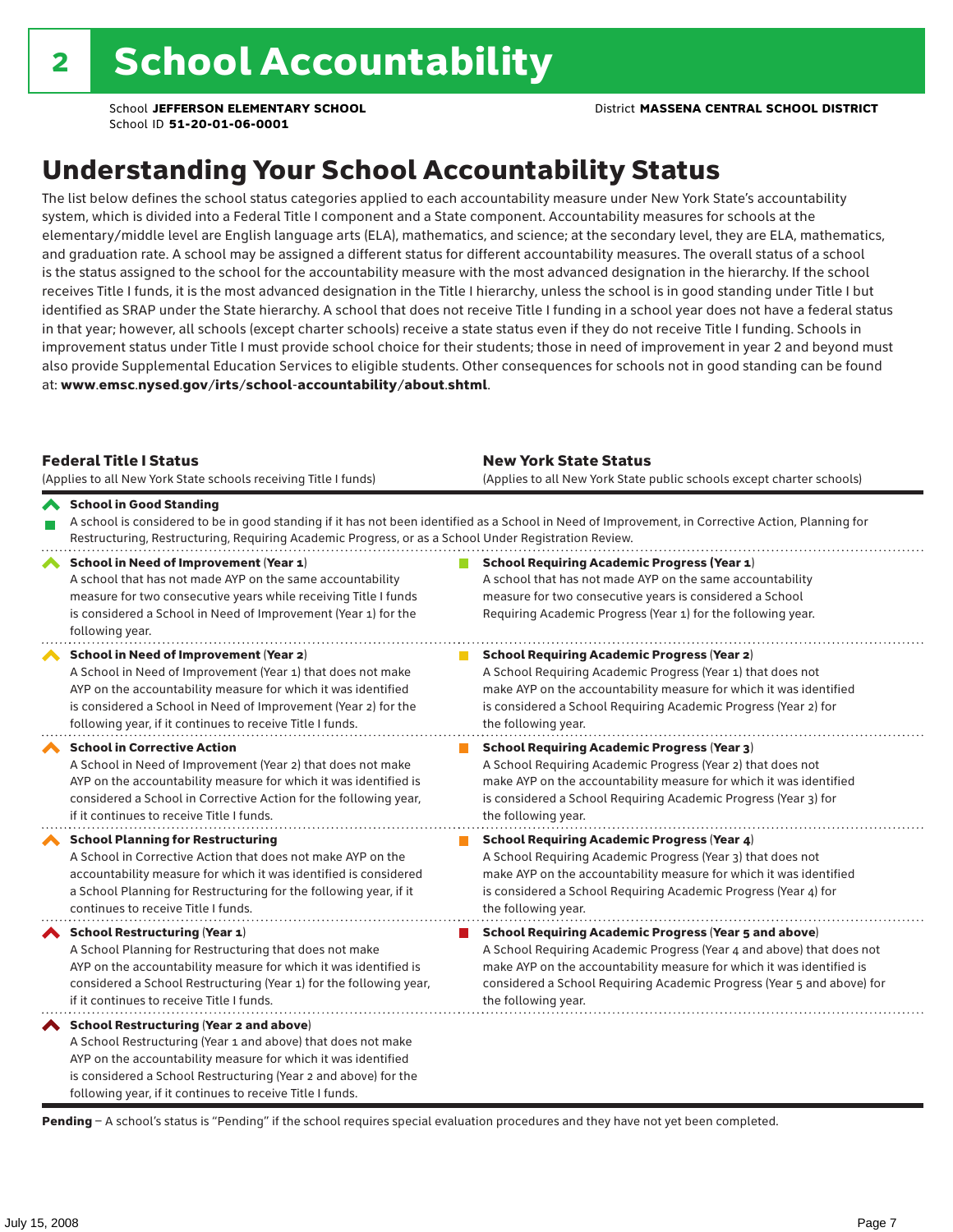# 2 School Accountability

School ID **51-20-01-06-0001**

### Summary

| <b>Overall Accountability</b> | <b>Good Standing</b>                                    |                                                                                                                                                                                                                                                                                                                                                 |                        |                        |  |  |  |
|-------------------------------|---------------------------------------------------------|-------------------------------------------------------------------------------------------------------------------------------------------------------------------------------------------------------------------------------------------------------------------------------------------------------------------------------------------------|------------------------|------------------------|--|--|--|
| Status (2007-08)              |                                                         | <b>Elementary/Middle Level</b>                                                                                                                                                                                                                                                                                                                  |                        | <b>Secondary Level</b> |  |  |  |
|                               | <b>ELA</b>                                              | Good Standing                                                                                                                                                                                                                                                                                                                                   | ELA                    |                        |  |  |  |
|                               | Math<br>Good Standing                                   |                                                                                                                                                                                                                                                                                                                                                 | Math                   |                        |  |  |  |
|                               |                                                         | Science <a> Science</a> Science Science Science <a> Science <a> Science <a> Science <a> Science <a> Science <a> Science <a> Science <a> Science <a> Science <a> Science <a<br></a<br> Science <a> Science <a> Science <a<br <="" th=""><th><b>Graduation Rate</b></th><th></th><th></th></a<br></a></a></a></a></a></a></a></a></a></a></a></a> | <b>Graduation Rate</b> |                        |  |  |  |
| <b>Title I Part A Funding</b> | <b>Years the School Received Title I Part A Funding</b> |                                                                                                                                                                                                                                                                                                                                                 |                        |                        |  |  |  |
|                               | $2005 - 06$                                             |                                                                                                                                                                                                                                                                                                                                                 | $2006 - 07$            | $2007 - 08$            |  |  |  |
|                               | <b>YES</b>                                              |                                                                                                                                                                                                                                                                                                                                                 | <b>YES</b>             | <b>YES</b>             |  |  |  |

#### On which accountability measures did this school make Adequate Yearly Progress (AYP) and which groups made AYP on each measure?

|                                                     | <b>Elementary/Middle Level</b> |                              |               | <b>Secondary Level</b> |             |                        |  |  |
|-----------------------------------------------------|--------------------------------|------------------------------|---------------|------------------------|-------------|------------------------|--|--|
|                                                     | English                        |                              |               | English                |             |                        |  |  |
| <b>Student Groups</b>                               | Language Arts                  | Mathematics                  | Science       | Language Arts          | Mathematics | <b>Graduation Rate</b> |  |  |
| <b>All Students</b>                                 | V                              |                              | V             |                        |             |                        |  |  |
| <b>Ethnicity</b>                                    |                                |                              |               |                        |             |                        |  |  |
| American Indian or Alaska Native                    | v                              | v                            |               |                        |             |                        |  |  |
| <b>Black or African American</b>                    |                                |                              |               |                        |             |                        |  |  |
| Hispanic or Latino                                  |                                |                              |               |                        |             |                        |  |  |
| Asian or Native Hawaiian/Other Pacific<br>Islander  |                                |                              |               |                        |             |                        |  |  |
| White                                               | ✔                              | v                            |               |                        |             |                        |  |  |
| Multiracial                                         |                                |                              |               |                        |             |                        |  |  |
| <b>Other Groups</b>                                 |                                |                              |               |                        |             |                        |  |  |
| <b>Students with Disabilities</b>                   | V                              | V                            |               |                        |             |                        |  |  |
| Limited English Proficient                          |                                |                              |               |                        |             |                        |  |  |
| <b>Economically Disadvantaged</b>                   | V                              | v                            |               |                        |             |                        |  |  |
| <b>Student groups making</b><br>AYP in each subject | $\sqrt{5}$ of 5                | $\blacktriangleright$ 5 of 5 | $\vee$ 1 of 1 |                        |             |                        |  |  |

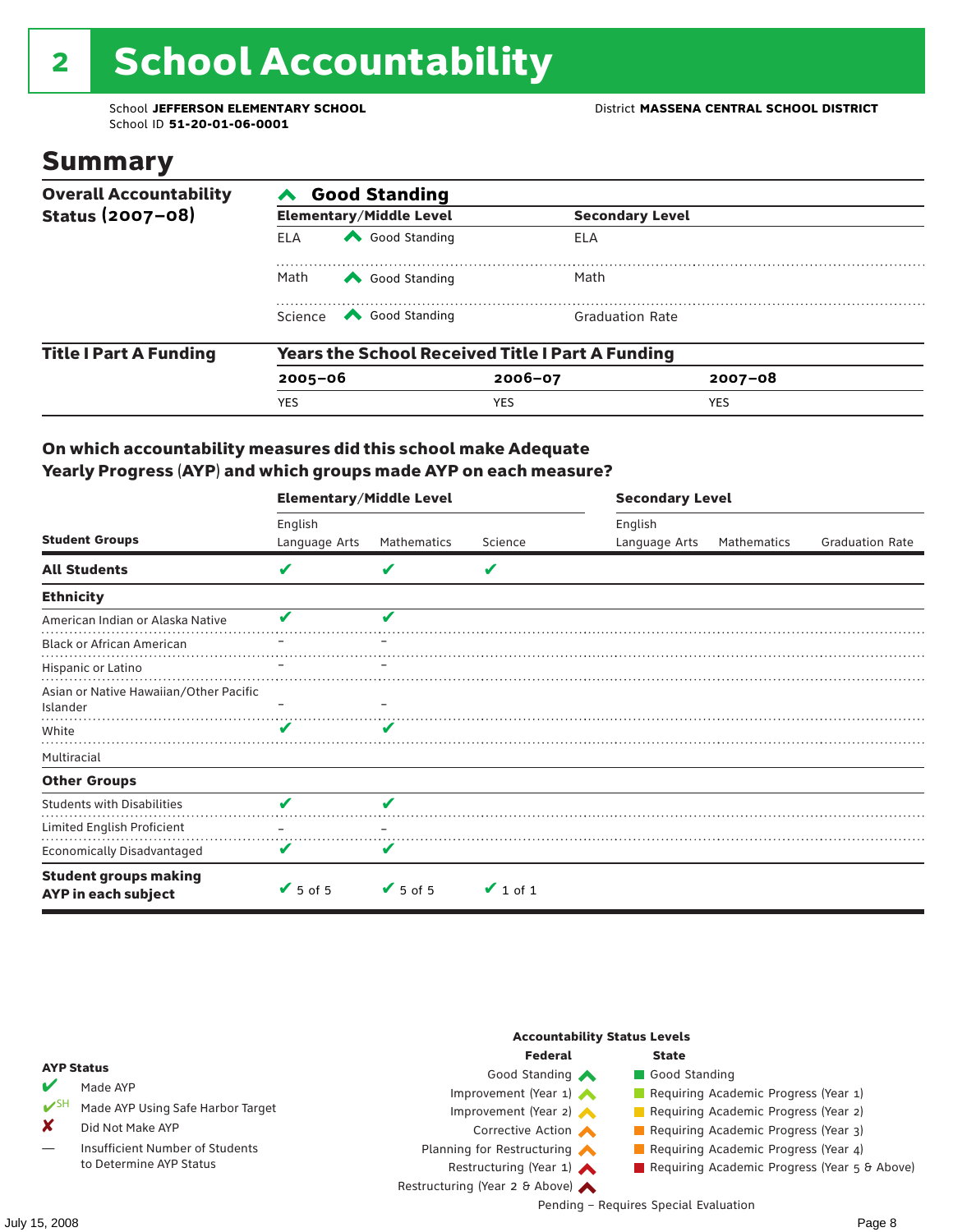## **Elementary/Middle-Level English Language Arts**

| <b>Accountability Status</b><br>for This Subject<br>$(2007 - 08)$ | ▰      | Good Standing                                          |
|-------------------------------------------------------------------|--------|--------------------------------------------------------|
| <b>Accountability Measures</b>                                    | 5 of 5 | Student groups making AYP in English Language Arts     |
|                                                                   |        | Made AYP                                               |
| <b>Prospective Status</b>                                         |        | This school will be in good standing in 2008-09. [101] |

#### How did students in each accountability group perform on **elementary/middle-level English Language Arts accountability measures?**

|                                                          | <b>AYP</b>                 | Participation <sup>2</sup> |            | Test Performance <sup>3</sup> |             | <b>Performance Objectives</b> |                    |         |
|----------------------------------------------------------|----------------------------|----------------------------|------------|-------------------------------|-------------|-------------------------------|--------------------|---------|
| <b>Student Group</b>                                     |                            | Met                        | Percentage | Met                           | Performance | Effective                     | Safe Harbor Target |         |
| (Total: Continuous Enrollment) <sup>1</sup>              | <b>Status</b>              | Criterion                  | Tested     | Criterion                     | Index       | AMO                           | 2006-07            | 2007-08 |
| <b>All Students (247:239)</b>                            | $\boldsymbol{\mathcal{U}}$ | V                          | 100%       | V                             | 172         | 115                           |                    |         |
| <b>Ethnicity</b>                                         |                            |                            |            |                               |             |                               |                    |         |
| American Indian or Alaska Native<br>(41:39)              | $\boldsymbol{\mathcal{L}}$ | ✔                          | 98%        | V                             | 164         | 106                           |                    |         |
| <b>Black or African American</b><br>(3:3)                |                            |                            |            |                               |             |                               |                    |         |
| Hispanic or Latino <sup>(2:1)</sup>                      |                            |                            |            |                               |             |                               |                    |         |
| Asian or Native Hawaiian/Other Pacific<br>Islander (1:1) |                            |                            |            |                               |             |                               |                    |         |
| White (200:195)                                          | $\boldsymbol{\mathcal{U}}$ | ✔                          | 100%       | V                             | 172         | 114                           |                    |         |
| Multiracial (0:0)                                        |                            |                            |            |                               |             |                               |                    |         |
| <b>Other Groups</b>                                      |                            |                            |            |                               |             |                               |                    |         |
| Students with Disabilities <sup>4</sup><br>(35:33)       | $\overline{\mathbf{v}}$    |                            |            | $\overline{\mathbf{v}}$       | 127         | 105                           |                    |         |
| Limited English Proficient <sup>5</sup>                  |                            |                            |            |                               |             |                               |                    |         |
| (1:1)                                                    |                            |                            |            |                               |             |                               |                    |         |
| <b>Economically Disadvantaged</b><br>(145:140)           | V                          | $\boldsymbol{\mathcal{U}}$ | 99%        | V                             | 167         | 113                           |                    |         |
| <b>Final AYP Determination</b>                           | $\sqrt{5}$ of 5            |                            |            |                               |             |                               |                    |         |

#### **NOTES**

- <sup>1</sup> These data show the count of students enrolled during the test administration period (used for Participation) followed by the count of continuously enrolled tested students (used for Performance). For accountability calculations,
- students who were excused from testing for medical reasons are not included in the enrollment count. <sup>2</sup> Groups with fewer than 40 students enrolled during the test administration period are not required to meet the participation criterion. If the participation rate of a group fell below 95 percent in 2006–07, the enrollment shown is the sum of 2005–06 and 2006–07 enrollments and the percent tested is the weighted average
- of the participation rates over those two years.<br><sup>3</sup> For schools with fewer than 30 continuously enrolled tested students in the All Students group in 2006–07, data for 2005–06 and 2006–07 were combined to determine counts and PIs. For schools with 30 or more continuously enrolled students in the All Students group in 2006–07, student groups with fewer than 30
- continuously enrolled tested students are not required to meet the performance criterion. <sup>4</sup> If the school failed to make AYP solely because of the performance of students with disabilities, met the 95% participation requirement for this group, and would meet or exceed the AMO for this subject if 34 points were added to the PI, then the school is considered to have made AYP for students with disabilities.
- $5$  If the count of LEP students is equal to or greater than 30, former LEP students are also included in the performance calculations.
- ‡ This student group did not make AYP in science; therefore, it did not qualify for Safe Harbor.
- Made AYP
	- Made AYP Using Safe Harbor Target
- X Did Not Make AYP
- Insufficient Number of Students to Determine AYP Status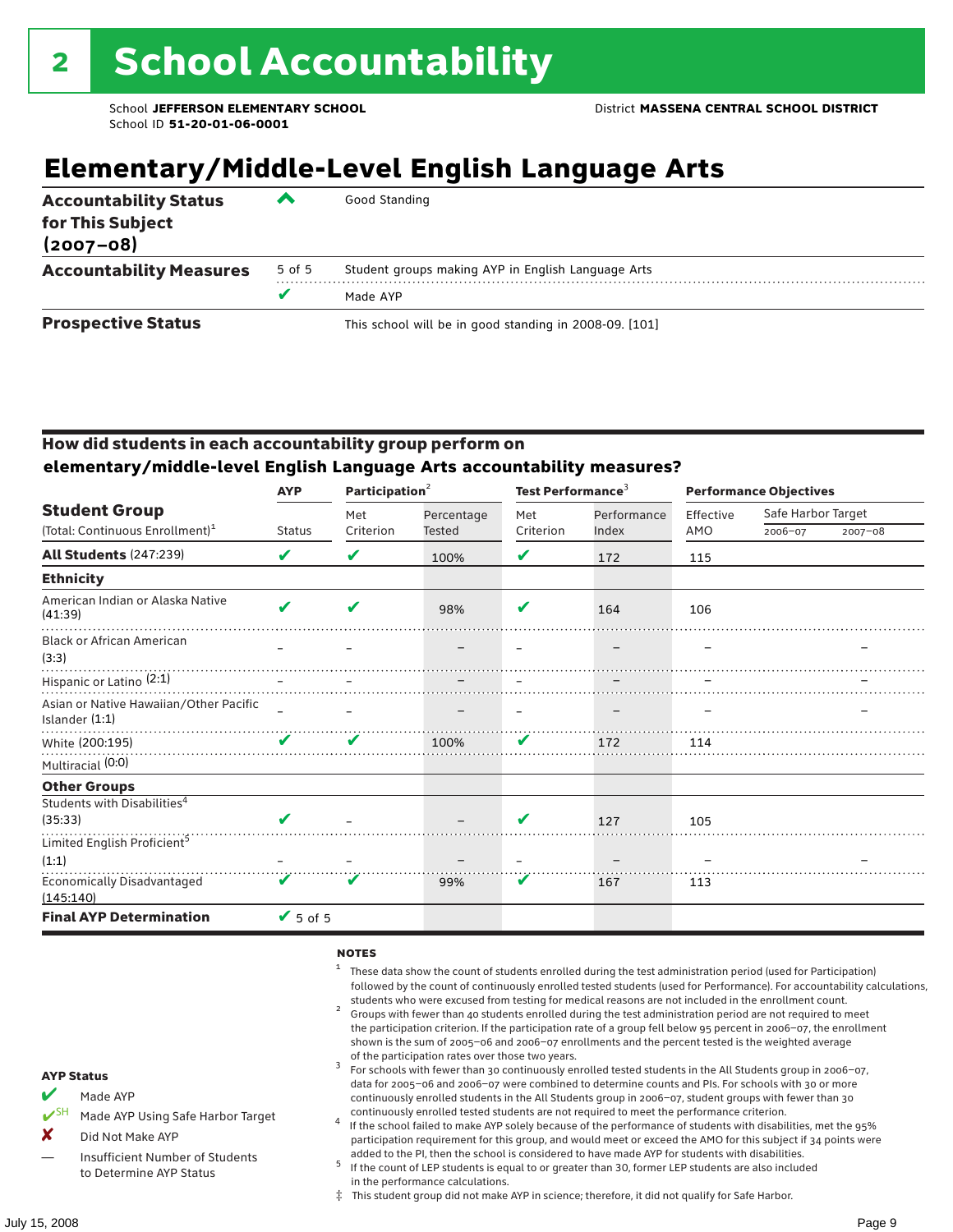## **Elementary/Middle-Level Mathematics**

| <b>Accountability Status</b><br>for This Subject<br>$(2007 - 08)$ | ▰      | Good Standing                                          |  |  |  |  |
|-------------------------------------------------------------------|--------|--------------------------------------------------------|--|--|--|--|
| <b>Accountability Measures</b>                                    | 5 of 5 | Student groups making AYP in Mathematics               |  |  |  |  |
|                                                                   |        | Made AYP                                               |  |  |  |  |
| <b>Prospective Status</b>                                         |        | This school will be in good standing in 2008-09. [101] |  |  |  |  |

#### How did students in each accountability group perform on **elementary/middle-level Mathematics accountability measures?**

|                                                                     | <b>AYP</b>                   | Participation <sup>2</sup> |                      | Test Performance $^3$ |                      | <b>Performance Objectives</b> |                               |             |
|---------------------------------------------------------------------|------------------------------|----------------------------|----------------------|-----------------------|----------------------|-------------------------------|-------------------------------|-------------|
| <b>Student Group</b><br>(Total: Continuous Enrollment) <sup>1</sup> | <b>Status</b>                | Met<br>Criterion           | Percentage<br>Tested | Met<br>Criterion      | Performance<br>Index | Effective<br>AMO              | Safe Harbor Target<br>2006-07 | $2007 - 08$ |
|                                                                     |                              |                            |                      |                       |                      |                               |                               |             |
| <b>All Students (246:237)</b>                                       | V                            | V                          | 100%                 | V                     | 186                  | 79                            |                               |             |
| <b>Ethnicity</b>                                                    |                              |                            |                      |                       |                      |                               |                               |             |
| American Indian or Alaska Native<br>(41:40)                         | $\boldsymbol{\mathcal{L}}$   | ✔                          | 100%                 | ✔                     | 188                  | 71                            |                               |             |
| <b>Black or African American</b><br>(3:3)                           |                              |                            |                      |                       |                      |                               |                               |             |
| Hispanic or Latino <sup>(2:1)</sup>                                 |                              |                            |                      |                       |                      |                               |                               |             |
| Asian or Native Hawaiian/Other Pacific<br>Islander $(1:1)$          |                              |                            |                      |                       |                      |                               |                               |             |
| White (199:192)                                                     | $\boldsymbol{\mathcal{U}}$   | V                          | 100%                 | V                     | 186                  | 78                            |                               |             |
| Multiracial (0:0)                                                   |                              |                            |                      |                       |                      |                               |                               |             |
| <b>Other Groups</b>                                                 |                              |                            |                      |                       |                      |                               |                               |             |
| Students with Disabilities <sup>4</sup><br>(34:32)                  | $\boldsymbol{\mathcal{L}}$   |                            |                      | V                     | 153                  | 69                            |                               |             |
| Limited English Proficient <sup>5</sup>                             |                              |                            |                      |                       |                      |                               |                               |             |
| (1:1)                                                               |                              |                            |                      |                       |                      |                               |                               |             |
| <b>Economically Disadvantaged</b><br>(144:138)                      | V                            | V                          | 100%                 | V                     | 181                  | 77                            |                               |             |
| <b>Final AYP Determination</b>                                      | $\blacktriangleright$ 5 of 5 |                            |                      |                       |                      |                               |                               |             |

#### **NOTES**

- <sup>1</sup> These data show the count of students enrolled during the test administration period (used for Participation) followed by the count of continuously enrolled tested students (used for Performance). For accountability calculations,
- students who were excused from testing for medical reasons are not included in the enrollment count.<br><sup>2</sup> Groups with fewer than 40 students enrolled during the test administration period are not required to meet the participation criterion. If the participation rate of a group fell below 95 percent in 2006–07, the enrollment shown is the sum of 2005–06 and 2006–07 enrollments and the percent tested is the weighted average
- of the participation rates over those two years.<br><sup>3</sup> For schools with fewer than 30 continuously enrolled tested students in the All Students group in 2006–07, data for 2005–06 and 2006–07 were combined to determine counts and PIs. For schools with 30 or more continuously enrolled students in the All Students group in 2006–07, student groups with fewer than 30
- continuously enrolled tested students are not required to meet the performance criterion. <sup>4</sup> If the school failed to make AYP solely because of the performance of students with disabilities, met the 95% participation requirement for this group, and would meet or exceed the AMO for this subject if 34 points were added to the PI, then the school is considered to have made AYP for students with disabilities.
- $5$  If the count of LEP students is equal to or greater than 30, former LEP students are also included in the performance calculations.
- ‡ This student group did not make AYP in science; therefore, it did not qualify for Safe Harbor.
- Made AYP
	- Made AYP Using Safe Harbor Target
- X Did Not Make AYP
- Insufficient Number of Students to Determine AYP Status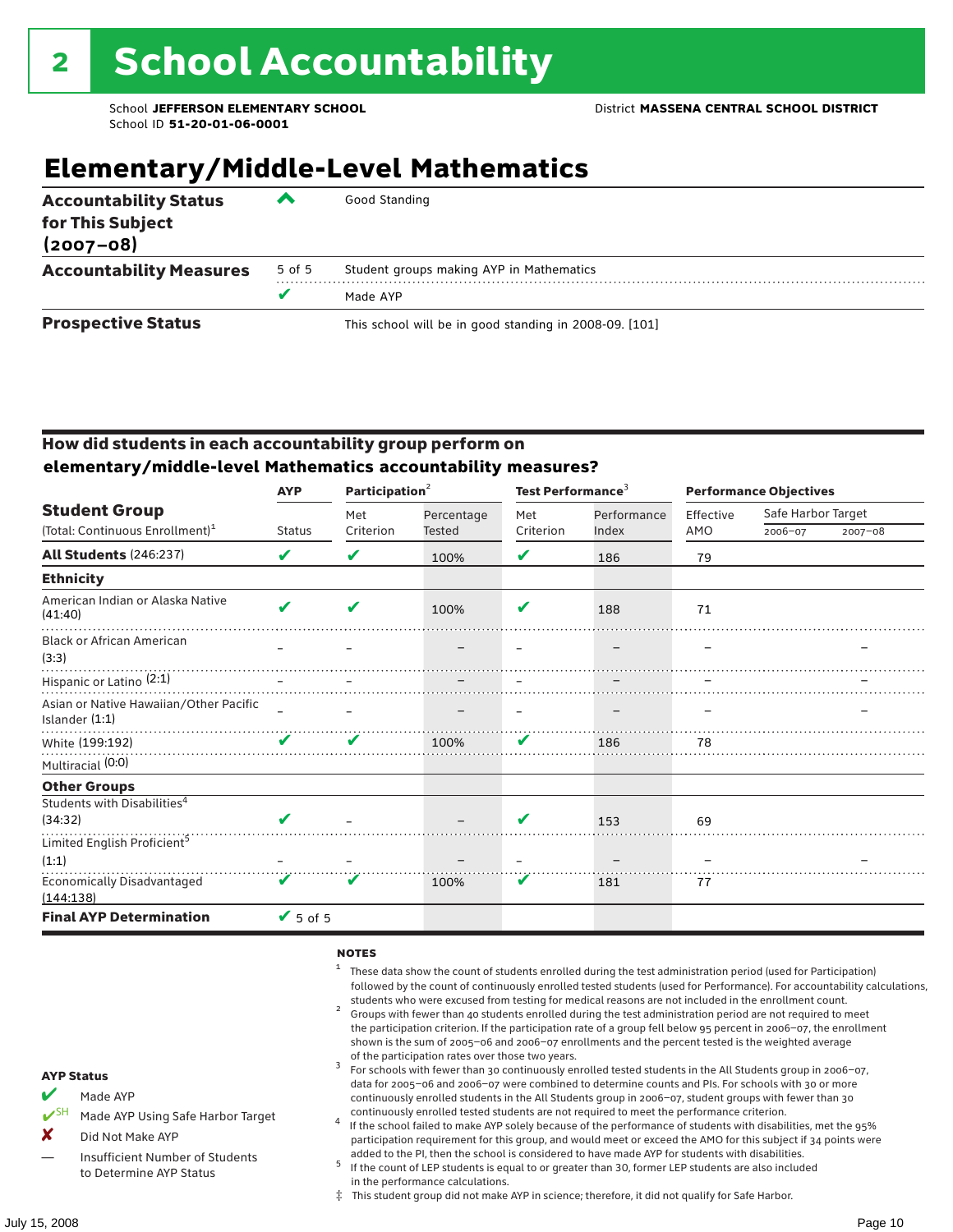### Elementary/Middle-Level Science

| <b>Accountability Status</b>   | ▰      | Good Standing                                          |
|--------------------------------|--------|--------------------------------------------------------|
| for This Subject               |        |                                                        |
| $(2007 - 08)$                  |        |                                                        |
| <b>Accountability Measures</b> | 1 of 1 | Student groups making AYP in Science                   |
|                                |        | Made AYP                                               |
| <b>Prospective Status</b>      |        | This school will be in good standing in 2008-09. [101] |

#### How did students in each accountability group perform on elementary/middle-level science accountability measures?

|                                                                                                                                                                            |               |                                          | Participation <sup>2</sup>                                                    |                                                            | Test Performance <sup>3</sup> |                                                                                                                                                                                                                                                                                                                                                                                                                                                                                                                                                                                                                                                                                                                                                                                                                                                                                                                                                                                                                                                 | <b>Performance Objectives</b> |                 |                 |
|----------------------------------------------------------------------------------------------------------------------------------------------------------------------------|---------------|------------------------------------------|-------------------------------------------------------------------------------|------------------------------------------------------------|-------------------------------|-------------------------------------------------------------------------------------------------------------------------------------------------------------------------------------------------------------------------------------------------------------------------------------------------------------------------------------------------------------------------------------------------------------------------------------------------------------------------------------------------------------------------------------------------------------------------------------------------------------------------------------------------------------------------------------------------------------------------------------------------------------------------------------------------------------------------------------------------------------------------------------------------------------------------------------------------------------------------------------------------------------------------------------------------|-------------------------------|-----------------|-----------------|
| <b>Student Group</b>                                                                                                                                                       |               | Safe Harbor                              | Met                                                                           | Percentage                                                 | Met                           | Performance                                                                                                                                                                                                                                                                                                                                                                                                                                                                                                                                                                                                                                                                                                                                                                                                                                                                                                                                                                                                                                     | State                         | Progress Target |                 |
| (Total: Continuous Enrollment) <sup>1</sup>                                                                                                                                |               | Status Qualification                     | Criterion                                                                     | Tested                                                     | Criterion                     | Index                                                                                                                                                                                                                                                                                                                                                                                                                                                                                                                                                                                                                                                                                                                                                                                                                                                                                                                                                                                                                                           | Standard                      |                 | 2006-07 2007-08 |
| <b>All Students (61:60)</b>                                                                                                                                                | V             | <b>Oualified</b>                         | $\mathbf v$                                                                   | 100%                                                       | V                             | 198                                                                                                                                                                                                                                                                                                                                                                                                                                                                                                                                                                                                                                                                                                                                                                                                                                                                                                                                                                                                                                             | 100                           |                 |                 |
| <b>Ethnicity</b>                                                                                                                                                           |               |                                          |                                                                               |                                                            |                               |                                                                                                                                                                                                                                                                                                                                                                                                                                                                                                                                                                                                                                                                                                                                                                                                                                                                                                                                                                                                                                                 |                               |                 |                 |
| American Indian or Alaska Native<br>(8:8)                                                                                                                                  |               |                                          |                                                                               |                                                            |                               |                                                                                                                                                                                                                                                                                                                                                                                                                                                                                                                                                                                                                                                                                                                                                                                                                                                                                                                                                                                                                                                 |                               |                 |                 |
| <b>Black or African American</b><br>(1:1)                                                                                                                                  |               |                                          |                                                                               |                                                            |                               |                                                                                                                                                                                                                                                                                                                                                                                                                                                                                                                                                                                                                                                                                                                                                                                                                                                                                                                                                                                                                                                 |                               |                 |                 |
| Hispanic or Latino (0:0)                                                                                                                                                   |               |                                          |                                                                               |                                                            |                               |                                                                                                                                                                                                                                                                                                                                                                                                                                                                                                                                                                                                                                                                                                                                                                                                                                                                                                                                                                                                                                                 |                               |                 |                 |
| Asian or Native Hawaiian/Other Pacific<br>Islander (0:0)                                                                                                                   |               |                                          |                                                                               |                                                            |                               |                                                                                                                                                                                                                                                                                                                                                                                                                                                                                                                                                                                                                                                                                                                                                                                                                                                                                                                                                                                                                                                 |                               |                 |                 |
| White (52:51)                                                                                                                                                              |               | Qualified                                | V                                                                             | 100%                                                       | V                             | 198                                                                                                                                                                                                                                                                                                                                                                                                                                                                                                                                                                                                                                                                                                                                                                                                                                                                                                                                                                                                                                             | 100                           |                 |                 |
| Multiracial (0:0)                                                                                                                                                          |               |                                          |                                                                               |                                                            |                               |                                                                                                                                                                                                                                                                                                                                                                                                                                                                                                                                                                                                                                                                                                                                                                                                                                                                                                                                                                                                                                                 |                               |                 |                 |
| <b>Other Groups</b>                                                                                                                                                        |               |                                          |                                                                               |                                                            |                               |                                                                                                                                                                                                                                                                                                                                                                                                                                                                                                                                                                                                                                                                                                                                                                                                                                                                                                                                                                                                                                                 |                               |                 |                 |
| <b>Students with Disabilities</b><br>(7:7)                                                                                                                                 |               |                                          |                                                                               |                                                            |                               |                                                                                                                                                                                                                                                                                                                                                                                                                                                                                                                                                                                                                                                                                                                                                                                                                                                                                                                                                                                                                                                 |                               |                 |                 |
| Limited English Proficient <sup>4</sup><br>(0:0)                                                                                                                           |               |                                          |                                                                               |                                                            |                               |                                                                                                                                                                                                                                                                                                                                                                                                                                                                                                                                                                                                                                                                                                                                                                                                                                                                                                                                                                                                                                                 |                               |                 |                 |
| <b>Economically Disadvantaged</b><br>(34:33)                                                                                                                               |               |                                          |                                                                               |                                                            | V                             | 197                                                                                                                                                                                                                                                                                                                                                                                                                                                                                                                                                                                                                                                                                                                                                                                                                                                                                                                                                                                                                                             | 100                           |                 |                 |
| <b>Final AYP Determination</b>                                                                                                                                             | $\vee$ 1 of 1 |                                          |                                                                               |                                                            |                               |                                                                                                                                                                                                                                                                                                                                                                                                                                                                                                                                                                                                                                                                                                                                                                                                                                                                                                                                                                                                                                                 |                               |                 |                 |
| <b>AYP Status</b><br>V<br>Made AYP<br>$V^{SH}$<br>Made AYP Using Safe Harbor Target<br>X<br>Did Not Make AYP<br>Insufficient Number of Students<br>to Determine AYP Status |               | <b>NOTES</b><br>1<br>$\overline{a}$<br>3 | participation rates over those two years.<br>in the performance calculations. | were combined to determine counts and performance indices. |                               | These data show the count of students enrolled during the test administration period (used for Participation)<br>followed by the count of continuously enrolled tested students (used for Performance). For accountability calculations,<br>students who were excused from testing for medical reasons are not included in the enrollment count.<br>Groups with fewer than 40 students enrolled during the test administration period are not required to meet<br>the participation criterion. If the participation rate of a group fell below 80 percent in 2006-07, the enrollment<br>shown is the sum of 2005-06 and 2006-07 enrollments and the percent tested is the weighted average of the<br>Groups with fewer than 30 continuously enrolled tested students are not required to meet the performance criterion.<br>For schools with fewer than 30 continuously enrolled tested students in 2006-07, data for 2005-06 and 2006-07<br>If the count of LEP students is equal to or greater than 30, former LEP students are also included |                               |                 |                 |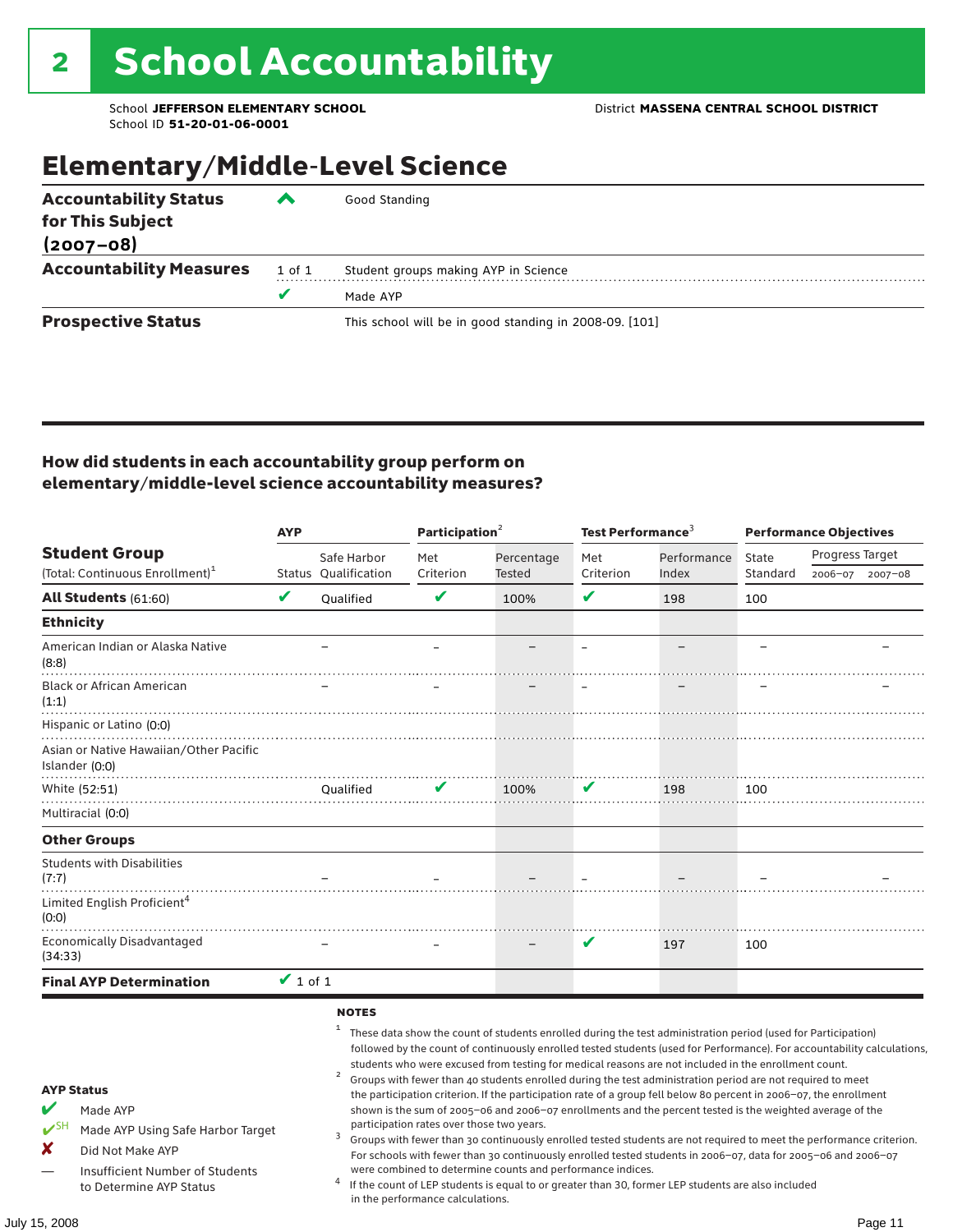### Summary of 2006–07 School Performance

Performance on the State assessments in English language arts, mathematics, and science at the elementary and middle levels is reported in terms of mean scores and the percentage of tested students scoring at or above Level 2, Level 3, and Level 4. Performance on the State assessments in ELA and mathematics at the secondary level is reported in terms of the percentage of students in a cohort scoring at these levels.

|                              | Percentage of students that<br>scored at or above Level 3 | Total<br>Tested                     |    |
|------------------------------|-----------------------------------------------------------|-------------------------------------|----|
| <b>English Language Arts</b> | 0%                                                        | 100%                                |    |
| Grade 3                      | 85%                                                       |                                     | 67 |
| Grade 4<br>.                 | 78%                                                       |                                     | 58 |
| Grade 5                      | 67%                                                       | and the contract of the contract of | 63 |
| Grade 6                      | 66%                                                       |                                     | 56 |
| <b>Mathematics</b>           |                                                           |                                     |    |
| Grade 3                      | 94%                                                       |                                     | 66 |
| Grade 4                      | 92%                                                       |                                     | 59 |
| Grade 5                      | 89%                                                       |                                     | 64 |
| Grade 6                      | 76%                                                       |                                     | 55 |
| <b>Science</b>               |                                                           |                                     |    |
| Grade 4                      | 98%                                                       |                                     | 60 |

School **JEFFERSON ELEMENTARY SCHOOL** District **MASSENA CENTRAL SCHOOL DISTRICT**

#### About the Performance Level Descriptors

#### Level 1: Not Meeting Learning Standards.

Student performance does not demonstrate an understanding of the content expected in the subject and grade level.

#### Level 2: Partially Meeting Learning Standards.

Student performance demonstrates a partial understanding of the content expected in the subject and grade level.

#### Level 3: Meeting Learning Standards.

Student performance demonstrates an understanding of the content expected in the subject and grade level.

#### Level 4: Meeting Learning Standards with Distinction.

Student performance demonstrates a thorough understanding of the content expected in the subject and grade level.

#### How are Need/Resource Capacity (N/RC) categories determined?

Districts are divided into high, average, and low need categories based on their ability to meet the special needs of their students with local resources. Districts in the high need category are subdivided into four categories based on enrollment size and, in some cases, number of students per square mile. More information about the categories can be found in the *Report to the Governor and the Legislature on the Educational Status of the State's Schools* at www.emsc.nysed.gov/irts.

#### What are Similar Schools?

In this section, this school's performance is compared with that of similar schools.

Within each N/RC category, the Department identifies Similar Schools: schools that serve similar students and have similar resources. Each school report card compares the school's performance with that of similar schools. The following factors are considered in grouping schools: a) the grade level served by the school and b) rates of student poverty and limited English proficiency. Student poverty levels are indicated by determining the percentage of children in each school who participate in the free-lunch program. By combining these factors, a measure of student need is created and used to place schools into relatively low (lowest quartile), relatively high (highest quartile), and typical (mid-range) groups.

#### This School's Similar Schools Group: **12**

All schools in this group are elementary level schools in rural school districts with high student needs in relation to district resources. The schools in this group are in the higher range of student needs for elementary level schools in these districts.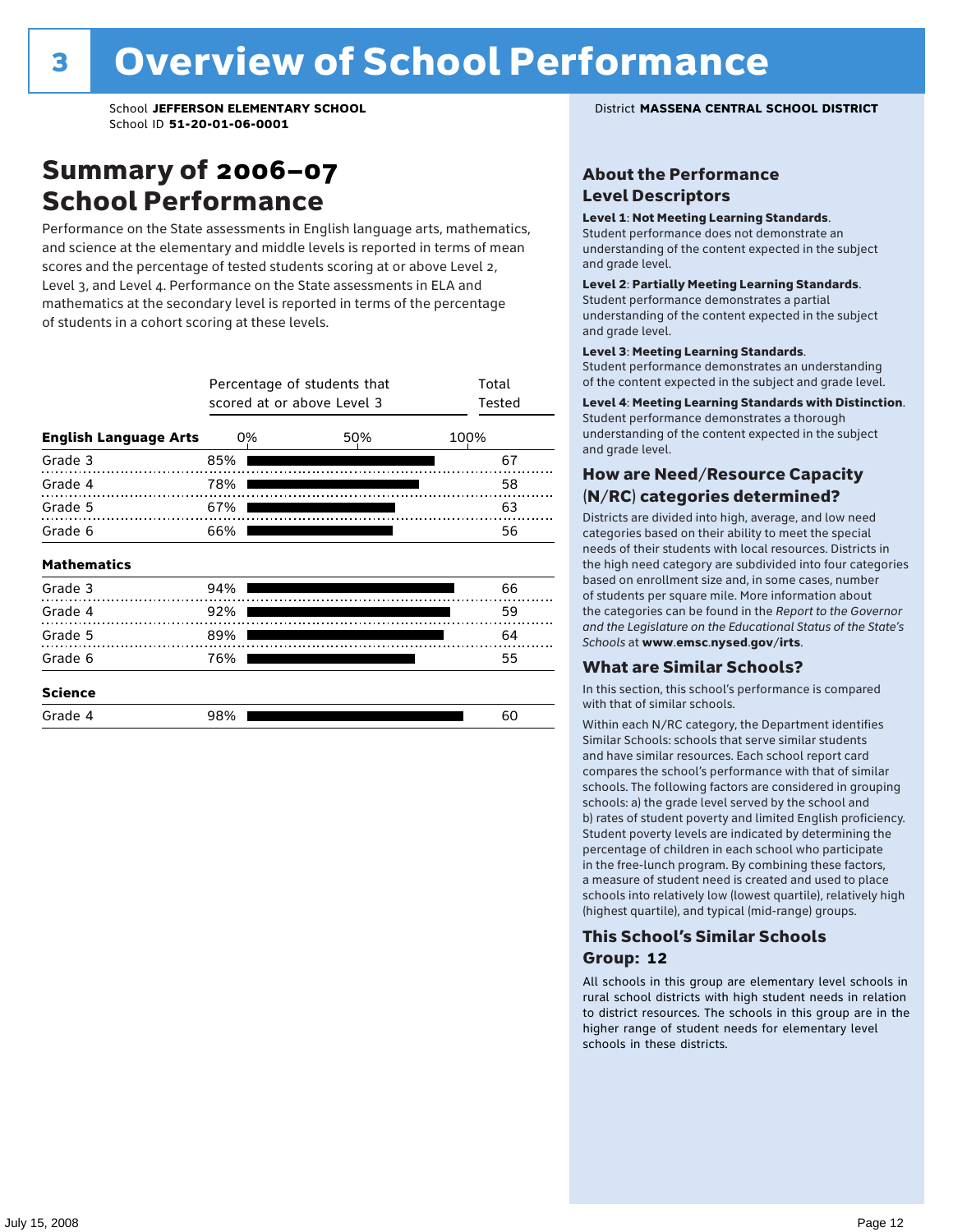## **This School's Results in Grade 3 English Language Arts**

|                                                           |        | <b>This School</b>              |          |         | <b>Similar Schools</b><br>Percentage scoring at level(s): |         |                |  |
|-----------------------------------------------------------|--------|---------------------------------|----------|---------|-----------------------------------------------------------|---------|----------------|--|
|                                                           |        | Percentage scoring at level(s): |          |         |                                                           |         |                |  |
|                                                           |        | $2 - 4$                         | $3 - 4$  | 4       | $2 - 4$                                                   | $3 - 4$ | $\overline{4}$ |  |
| 2007 Mean Score: 683                                      | Range: | 616-780                         | 650-780  | 730-780 |                                                           |         |                |  |
| 2006 Mean Score: 689<br>$\blacksquare$ 2006-07<br>2005-06 | 100%   | 94% 96%                         | 85% 80%  | 13% 18% | 90% 90%                                                   | 63% 63% |                |  |
|                                                           |        |                                 |          |         |                                                           |         | 7% 4%          |  |
| Number of Tested Students:                                |        | 53<br>63                        | 57<br>44 | 9<br>10 |                                                           |         |                |  |

|                                                    |        | 2006-07 School Year |                                 |     | 2005-06 School Year |         |                                 |     |
|----------------------------------------------------|--------|---------------------|---------------------------------|-----|---------------------|---------|---------------------------------|-----|
| <b>Results by</b>                                  | Total  |                     | Percentage scoring at level(s): |     | Total               |         | Percentage scoring at level(s): |     |
| <b>Student Group</b>                               | Tested | $2 - 4$             | $3 - 4$                         | 4   | Tested              | $2 - 4$ | $3 - 4$                         | 4   |
| <b>All Students</b>                                | 67     | 94%                 | 85%                             | 13% | 55                  | 96%     | 80%                             | 18% |
| Female                                             | 34     | 97%                 | 88%                             | 12% | 26                  | 92%     | 81%                             | 27% |
| Male                                               | 33     | 91%                 | 82%                             | 15% | 29                  | 100%    | 79%                             | 10% |
| American Indian or Alaska Native                   | 8      |                     |                                 |     | $\overline{7}$      |         |                                 |     |
| <b>Black or African American</b>                   | 1.     |                     |                                 |     |                     |         |                                 |     |
| Hispanic or Latino                                 | 1      |                     |                                 |     | 1                   |         |                                 |     |
| Asian or Native Hawaiian/Other<br>Pacific Islander |        |                     |                                 |     |                     |         |                                 |     |
| White                                              | 57     | 93%                 | 84%                             | 12% | 46                  | 96%     | 85%                             | 20% |
| Multiracial                                        |        |                     |                                 |     |                     |         |                                 |     |
| Small Group Totals                                 | 10     | 100%                | 90%                             | 20% | 9                   | 100%    | 56%                             | 11% |
| <b>General-Education Students</b>                  | 56     | 100%                | 96%                             | 16% | 48                  | 100%    | 85%                             | 19% |
| <b>Students with Disabilities</b>                  | 11     | 64%                 | 27%                             | 0%  | 7                   | 71%     | 43%                             | 14% |
| English Proficient                                 | 67     | 94%                 | 85%                             | 13% | 55                  | 96%     | 80%                             | 18% |
| Limited English Proficient                         |        |                     |                                 |     |                     |         |                                 |     |
| Economically Disadvantaged                         | 44     | 93%                 | 82%                             | 11% | 35                  | 94%     | 69%                             | 17% |
| Not Disadvantaged                                  | 23     | 96%                 | 91%                             | 17% | 20                  | 100%    | 100%                            | 20% |
| Migrant                                            |        |                     |                                 |     |                     |         |                                 |     |
| Not Migrant                                        | 67     | 94%                 | 85%                             | 13% | 55                  | 96%     | 80%                             | 18% |
|                                                    |        |                     |                                 |     |                     |         |                                 |     |

NOTES<br>The – symbol indicates that data for a group of students have been suppressed. If a group has fewer than five students,<br>data for that group and the next smallest group(s) are suppressed to protect the privacy of indi

| <b>Other</b>                                                                                         |        | 2006-07 School Year |                             |                |                                      | 2005-06 School Year         |         |                                           |  |
|------------------------------------------------------------------------------------------------------|--------|---------------------|-----------------------------|----------------|--------------------------------------|-----------------------------|---------|-------------------------------------------|--|
|                                                                                                      | Total  |                     | Number scoring at level(s): |                |                                      | Number scoring at level(s): |         |                                           |  |
| <b>Assessments</b>                                                                                   | Tested | $2 - 4$             | $3 - 4$                     | $\overline{4}$ | Tested                               | $2 - 4$                     | $3 - 4$ | 4                                         |  |
| New York State Alternate Assessment<br>(NYSAA): Grade 3 Equivalent                                   |        |                     |                             |                | New NYSAA were developed in 2007, so |                             |         | 2006 and 2007 results cannot be compared. |  |
| New York State English as a Second<br>Language Achievement Test (NYSESLAT) <sup>+</sup> :<br>Grade 3 | 0      | N/A                 | N/A                         | N/A            | N/A                                  | N/A                         | N/A     | N/A                                       |  |

† These counts represent recently arrived LEP students who used the NYSESLAT to fulfill the English language arts participation requirement.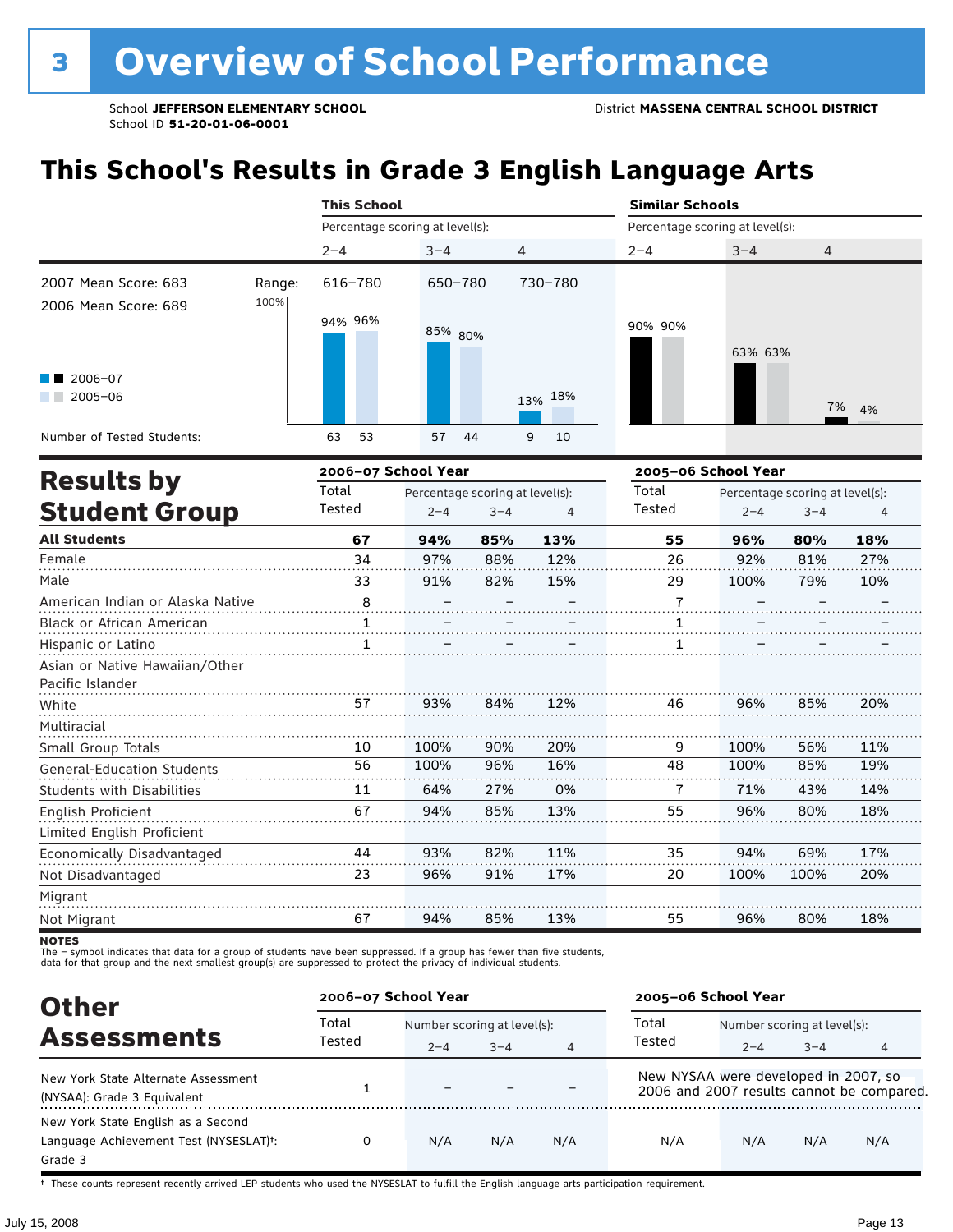## **This School's Results in Grade 3 Mathematics**

|                                                                        |        | <b>This School</b>              |          |            | <b>Similar Schools</b><br>Percentage scoring at level(s): |         |         |  |
|------------------------------------------------------------------------|--------|---------------------------------|----------|------------|-----------------------------------------------------------|---------|---------|--|
|                                                                        |        | Percentage scoring at level(s): |          |            |                                                           |         |         |  |
|                                                                        |        | $2 - 4$                         | $3 - 4$  | 4          | $2 - 4$                                                   | $3 - 4$ | 4       |  |
| 2007 Mean Score: 706                                                   | Range: | 624-770                         | 650-770  | 703-770    |                                                           |         |         |  |
| 2006 Mean Score: 686<br>$\blacksquare$ 2006-07<br>$2005 - 06$<br>r i T | 100%   | 100%100%                        | 94% 91%  | 50%<br>33% | 95% 95%                                                   | 83% 78% | 21% 15% |  |
| Number of Tested Students:                                             |        | 54<br>66                        | 62<br>49 | 33<br>18   |                                                           |         |         |  |

|                                                    |        | 2006-07 School Year |                                 |     | 2005-06 School Year |         |                                 |     |
|----------------------------------------------------|--------|---------------------|---------------------------------|-----|---------------------|---------|---------------------------------|-----|
| <b>Results by</b>                                  | Total  |                     | Percentage scoring at level(s): |     | Total               |         | Percentage scoring at level(s): |     |
| <b>Student Group</b>                               | Tested | $2 - 4$             | $3 - 4$                         | 4   | Tested              | $2 - 4$ | $3 - 4$                         | 4   |
| <b>All Students</b>                                | 66     | 100%                | 94%                             | 50% | 54                  | 100%    | 91%                             | 33% |
| Female                                             | 33     | 100%                | 97%                             | 48% | 26                  | 100%    | 96%                             | 35% |
| Male                                               | 33     | 100%                | 91%                             | 52% | 28                  | 100%    | 86%                             | 32% |
| American Indian or Alaska Native                   | 8      |                     |                                 |     | $\overline{1}$      |         |                                 |     |
| Black or African American                          | 1      |                     |                                 |     |                     |         |                                 |     |
| Hispanic or Latino                                 | 1      |                     |                                 |     |                     |         |                                 |     |
| Asian or Native Hawaiian/Other<br>Pacific Islander |        |                     |                                 |     |                     |         |                                 |     |
| White                                              | 56     | 100%                | 93%                             | 52% | 45                  | 100%    | 93%                             | 38% |
| Multiracial                                        |        |                     |                                 |     |                     |         |                                 |     |
| Small Group Totals                                 | 10     | 100%                | 100%                            | 40% | 9                   | 100%    | 78%                             | 11% |
| <b>General-Education Students</b>                  | 55     | 100%                | 100%                            | 60% | 47                  | 100%    | 94%                             | 36% |
| <b>Students with Disabilities</b>                  | 11     | 100%                | 64%                             | 0%  | 7                   | 100%    | 71%                             | 14% |
| English Proficient                                 | 66     | 100%                | 94%                             | 50% | 54                  | 100%    | 91%                             | 33% |
| Limited English Proficient                         |        |                     |                                 |     |                     |         |                                 |     |
| Economically Disadvantaged                         | 43     | 100%                | 91%                             | 49% | 34                  | 100%    | 85%                             | 24% |
| Not Disadvantaged                                  | 23     | 100%                | 100%                            | 52% | 20                  | 100%    | 100%                            | 50% |
| Migrant                                            |        |                     |                                 |     |                     |         |                                 |     |
| Not Migrant                                        | 66     | 100%                | 94%                             | 50% | 54                  | 100%    | 91%                             | 33% |

**NOTES** 

The – symbol indicates that data for a group of students have been suppressed. If a group has fewer than five students,<br>data for that group and the next smallest group(s) are suppressed to protect the privacy of individual

| <b>Other</b>                                                       | 2006-07 School Year |                                        |      |                | 2005-06 School Year                                                               |         |                                        |  |
|--------------------------------------------------------------------|---------------------|----------------------------------------|------|----------------|-----------------------------------------------------------------------------------|---------|----------------------------------------|--|
| <b>Assessments</b>                                                 | Total<br>Tested     | Number scoring at level(s):<br>$2 - 4$ | $-4$ | $\overline{4}$ | Total<br>Tested                                                                   | $2 - 4$ | Number scoring at level(s):<br>$3 - 4$ |  |
| New York State Alternate Assessment<br>(NYSAA): Grade 3 Equivalent |                     | $\overline{\phantom{m}}$               |      |                | New NYSAA were developed in 2007, so<br>2006 and 2007 results cannot be compared. |         |                                        |  |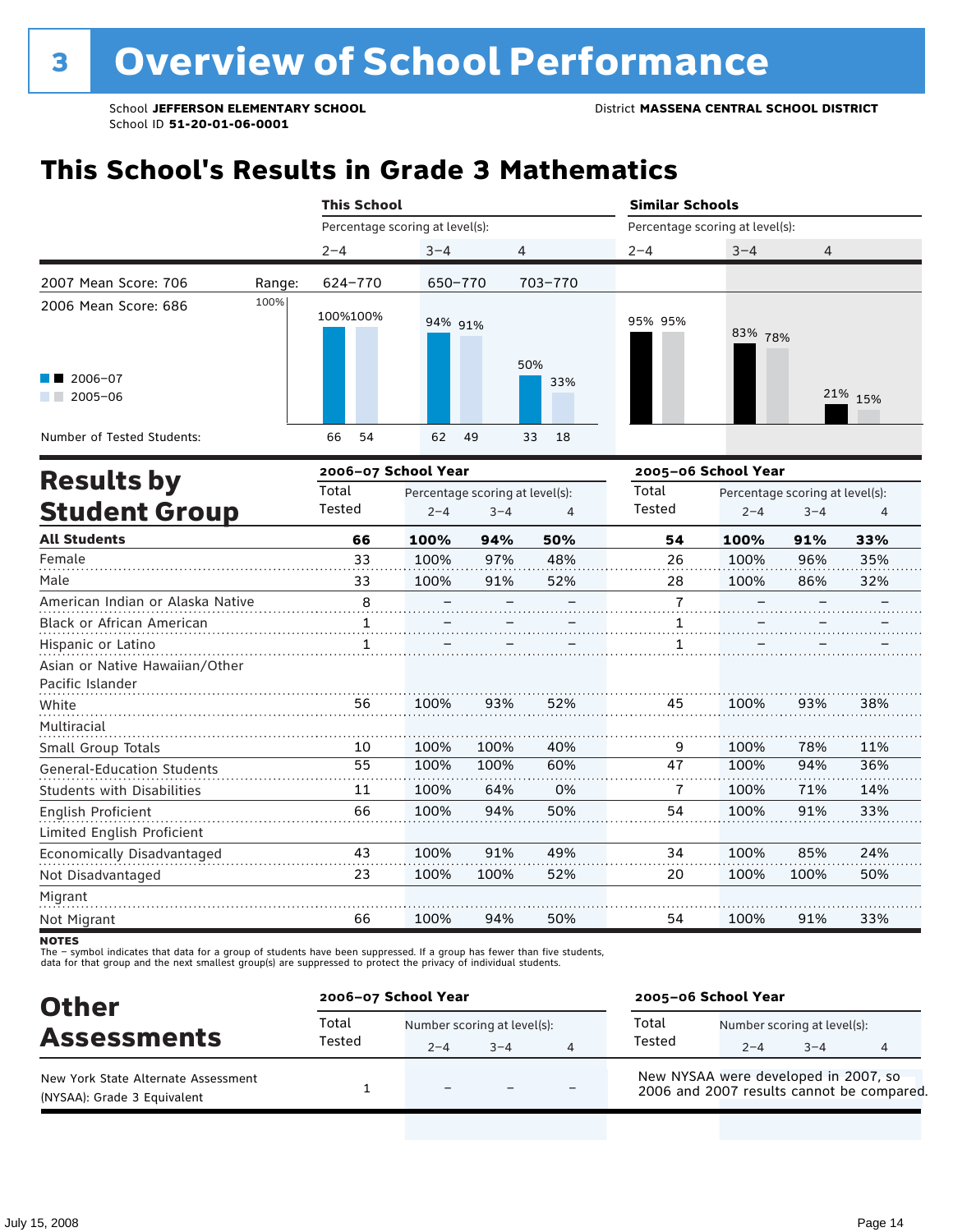## **This School's Results in Grade 4 English Language Arts**

|                                                           |        | <b>This School</b>              |            |                               | <b>Similar Schools</b><br>Percentage scoring at level(s): |         |                |  |
|-----------------------------------------------------------|--------|---------------------------------|------------|-------------------------------|-----------------------------------------------------------|---------|----------------|--|
|                                                           |        | Percentage scoring at level(s): |            |                               |                                                           |         |                |  |
|                                                           |        | $2 - 4$                         | $3 - 4$    | 4                             | $2 - 4$                                                   | $3 - 4$ | $\overline{4}$ |  |
| 2007 Mean Score: 671                                      | Range: | $612 - 775$                     | 650-775    | 716-775                       |                                                           |         |                |  |
| 2006 Mean Score: 652<br>$\blacksquare$ 2006-07<br>2005-06 | 100%   | 98%<br>87%                      | 78%<br>56% | 10%<br>3%                     | 91% 88%                                                   | 64% 60% | 5% 4%          |  |
| Number of Tested Students:                                |        | 53<br>57                        | 45<br>34   | $\overline{\phantom{0}}$<br>6 |                                                           |         |                |  |

|                                   |                | 2006-07 School Year |                                 |     | 2005-06 School Year |         |                                 |    |
|-----------------------------------|----------------|---------------------|---------------------------------|-----|---------------------|---------|---------------------------------|----|
| <b>Results by</b>                 | Total          |                     | Percentage scoring at level(s): |     | Total               |         | Percentage scoring at level(s): |    |
| <b>Student Group</b>              | Tested         | $2 - 4$             | $3 - 4$                         | 4   | Tested              | $2 - 4$ | $3 - 4$                         | 4  |
| <b>All Students</b>               | 58             | 98%                 | 78%                             | 10% | 61                  | 87%     | 56%                             | 3% |
| Female                            | 28             | 100%                | 79%                             | 11% | 27                  | 89%     | 63%                             | 7% |
| Male                              | 30             | 97%                 | 77%                             | 10% | 34                  | 85%     | 50%                             | 0% |
| American Indian or Alaska Native  | $\overline{1}$ |                     |                                 |     | 12                  |         |                                 |    |
| Black or African American         | 1              |                     |                                 |     |                     |         |                                 |    |
| Hispanic or Latino                |                |                     |                                 |     |                     |         |                                 |    |
| Asian or Native Hawaiian/Other    |                |                     |                                 |     |                     |         |                                 |    |
| Pacific Islander                  |                |                     |                                 |     |                     |         |                                 |    |
| White                             | 50             | 100%                | 82%                             | 10% | 48                  | 85%     | 56%                             | 4% |
| Multiracial                       |                |                     |                                 |     |                     |         |                                 |    |
| Small Group Totals                | 8              | 88%                 | 50%                             | 13% | 13                  | 92%     | 54%                             | 0% |
| <b>General-Education Students</b> | 52             | 98%                 | 77%                             | 12% | 54                  | 91%     | 61%                             | 4% |
| <b>Students with Disabilities</b> | 6              | 100%                | 83%                             | 0%  | 7                   | 57%     | 14%                             | 0% |
| English Proficient                | 58             | 98%                 | 78%                             | 10% | 61                  | 87%     | 56%                             | 3% |
| Limited English Proficient        |                |                     |                                 |     |                     |         |                                 |    |
| Economically Disadvantaged        | 31             | 100%                | 74%                             | 6%  | 34                  | 79%     | 44%                             | 0% |
| Not Disadvantaged                 | 27             | 96%                 | 81%                             | 15% | 27                  | 96%     | 70%                             | 7% |
| Migrant                           |                |                     |                                 |     |                     |         |                                 |    |
| Not Migrant                       | 58             | 98%                 | 78%                             | 10% | 61                  | 87%     | 56%                             | 3% |
|                                   |                |                     |                                 |     |                     |         |                                 |    |

NOTES<br>The – symbol indicates that data for a group of students have been suppressed. If a group has fewer than five students,<br>data for that group and the next smallest group(s) are suppressed to protect the privacy of indi

| <b>Other</b>                                                                                         | 2006-07 School Year |                          |                             |                | 2005-06 School Year                  |                             |         |                                           |
|------------------------------------------------------------------------------------------------------|---------------------|--------------------------|-----------------------------|----------------|--------------------------------------|-----------------------------|---------|-------------------------------------------|
|                                                                                                      | Total               |                          | Number scoring at level(s): |                |                                      | Number scoring at level(s): |         |                                           |
| <b>Assessments</b>                                                                                   | Tested              | $2 - 4$                  | $3 - 4$                     | $\overline{4}$ | Tested                               | $2 - 4$                     | $3 - 4$ |                                           |
| New York State Alternate Assessment<br>(NYSAA): Grade 4 Equivalent                                   |                     | $\overline{\phantom{0}}$ |                             |                | New NYSAA were developed in 2007, so |                             |         | 2006 and 2007 results cannot be compared. |
| New York State English as a Second<br>Language Achievement Test (NYSESLAT) <sup>+</sup> :<br>Grade 4 | 0                   | N/A                      | N/A                         | N/A            | N/A                                  | N/A                         | N/A     | N/A                                       |

† These counts represent recently arrived LEP students who used the NYSESLAT to fulfill the English language arts participation requirement.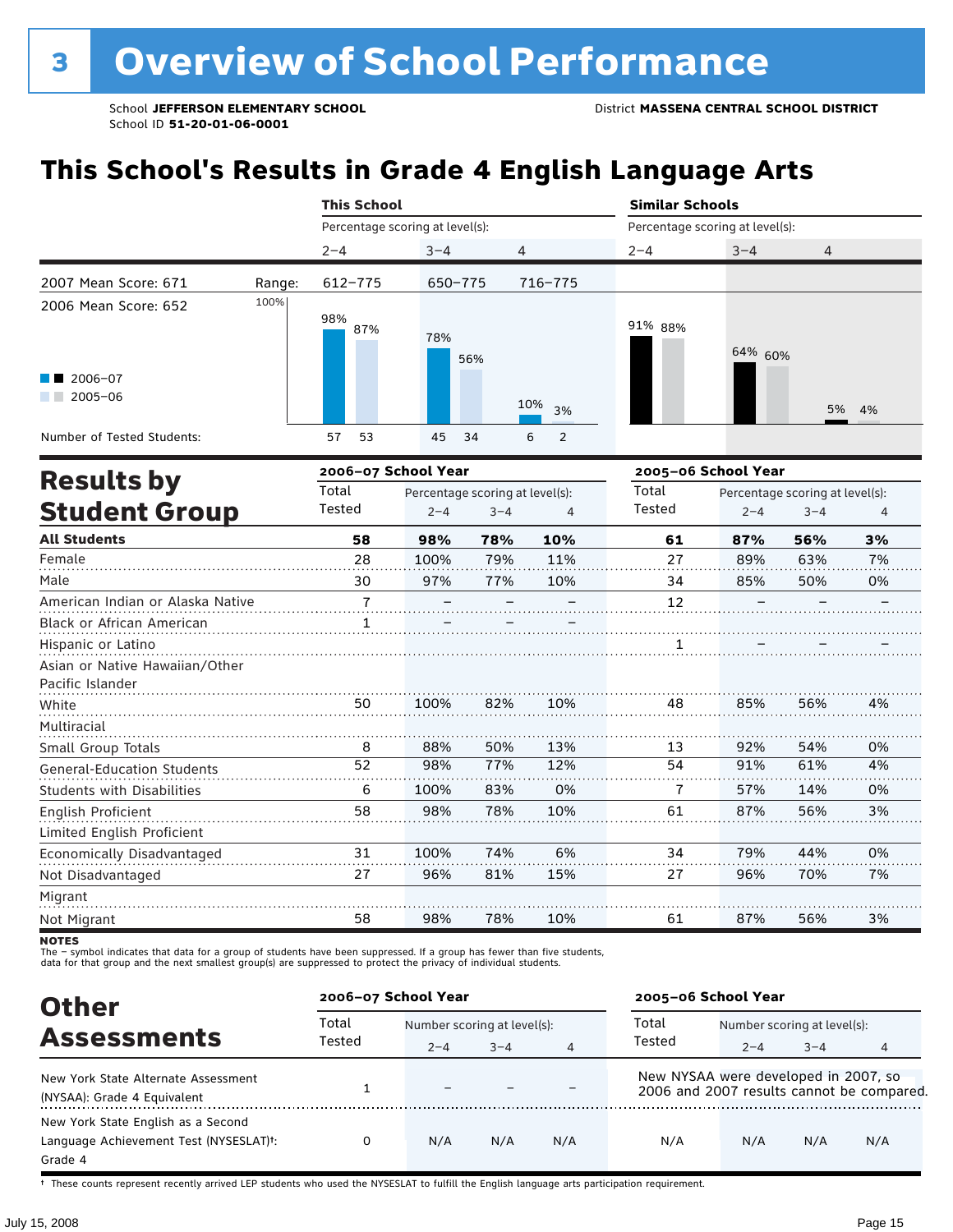## **This School's Results in Grade 4 Mathematics**

|                                   |        | <b>This School</b>              |            |                | <b>Similar Schools</b>          |         |         |  |  |
|-----------------------------------|--------|---------------------------------|------------|----------------|---------------------------------|---------|---------|--|--|
|                                   |        | Percentage scoring at level(s): |            |                | Percentage scoring at level(s): |         |         |  |  |
|                                   |        | $2 - 4$                         | $3 - 4$    | $\overline{4}$ | $2 - 4$                         | $3 - 4$ | 4       |  |  |
| 2007 Mean Score: 683              | Range: | 622-800                         | 650-800    | 702-800        |                                 |         |         |  |  |
| 2006 Mean Score: 671              | 100%   | 100% 98%                        | 92%<br>83% |                | 94% 92%                         | 76% 74% |         |  |  |
| $\blacksquare$ 2006-07<br>2005-06 |        |                                 |            | 15% 13%        |                                 |         | 16% 15% |  |  |
| Number of Tested Students:        |        | 59<br>59                        | 54<br>50   | 9<br>8         |                                 |         |         |  |  |

|                                   |        | 2006-07 School Year |                                 |     | 2005-06 School Year |         |                                 |     |
|-----------------------------------|--------|---------------------|---------------------------------|-----|---------------------|---------|---------------------------------|-----|
| <b>Results by</b>                 | Total  |                     | Percentage scoring at level(s): |     | Total               |         | Percentage scoring at level(s): |     |
| <b>Student Group</b>              | Tested | $2 - 4$             | $3 - 4$                         | 4   | Tested              | $2 - 4$ | $3 - 4$                         | 4   |
| <b>All Students</b>               | 59     | 100%                | 92%                             | 15% | 60                  | 98%     | 83%                             | 13% |
| Female                            | 28     | 100%                | 93%                             | 18% | 25                  | 100%    | 80%                             | 16% |
| Male                              | 31     | 100%                | 90%                             | 13% | 35                  | 97%     | 86%                             | 11% |
| American Indian or Alaska Native  | 8      |                     |                                 |     | 13                  |         |                                 |     |
| <b>Black or African American</b>  | 1      |                     |                                 |     |                     |         |                                 |     |
| Hispanic or Latino                |        |                     |                                 |     | 1                   |         |                                 |     |
| Asian or Native Hawaiian/Other    |        |                     |                                 |     |                     |         |                                 |     |
| Pacific Islander                  |        |                     |                                 |     |                     |         |                                 |     |
| White                             | 50     | 100%                | 94%                             | 16% | 46                  | 100%    | 85%                             | 17% |
| Multiracial                       |        |                     |                                 |     |                     |         |                                 |     |
| Small Group Totals                | 9      | 100%                | 78%                             | 11% | 14                  | 93%     | 79%                             | 0%  |
| <b>General-Education Students</b> | 53     | 100%                | 91%                             | 17% | 53                  | 100%    | 87%                             | 15% |
| <b>Students with Disabilities</b> | 6      | 100%                | 100%                            | 0%  | 7                   | 86%     | 57%                             | 0%  |
| English Proficient                | 59     | 100%                | 92%                             | 15% | 59                  |         |                                 |     |
| Limited English Proficient        |        |                     |                                 |     | 1                   |         |                                 |     |
| Economically Disadvantaged        | 32     | 100%                | 88%                             | 9%  | 33                  | 97%     | 76%                             | 9%  |
| Not Disadvantaged                 | 27     | 100%                | 96%                             | 22% | 27                  | 100%    | 93%                             | 19% |
| Migrant                           |        |                     |                                 |     |                     |         |                                 |     |
| Not Migrant                       | 59     | 100%                | 92%                             | 15% | 60                  | 98%     | 83%                             | 13% |
|                                   |        |                     |                                 |     |                     |         |                                 |     |

NOTES<br>The – symbol indicates that data for a group of students have been suppressed. If a group has fewer than five students,<br>data for that group and the next smallest group(s) are suppressed to protect the privacy of indi

| <b>Other</b>                                                       | 2006-07 School Year |                          |                                     |   | 2005-06 School Year                                                               |         |                                        |  |
|--------------------------------------------------------------------|---------------------|--------------------------|-------------------------------------|---|-----------------------------------------------------------------------------------|---------|----------------------------------------|--|
| <b>Assessments</b>                                                 | Total<br>Tested     | $2 - 4$                  | Number scoring at level(s):<br>$-4$ | 4 | Total<br>Tested                                                                   | $2 - 4$ | Number scoring at level(s):<br>$3 - 4$ |  |
| New York State Alternate Assessment<br>(NYSAA): Grade 4 Equivalent |                     | $\overline{\phantom{0}}$ |                                     |   | New NYSAA were developed in 2007, so<br>2006 and 2007 results cannot be compared. |         |                                        |  |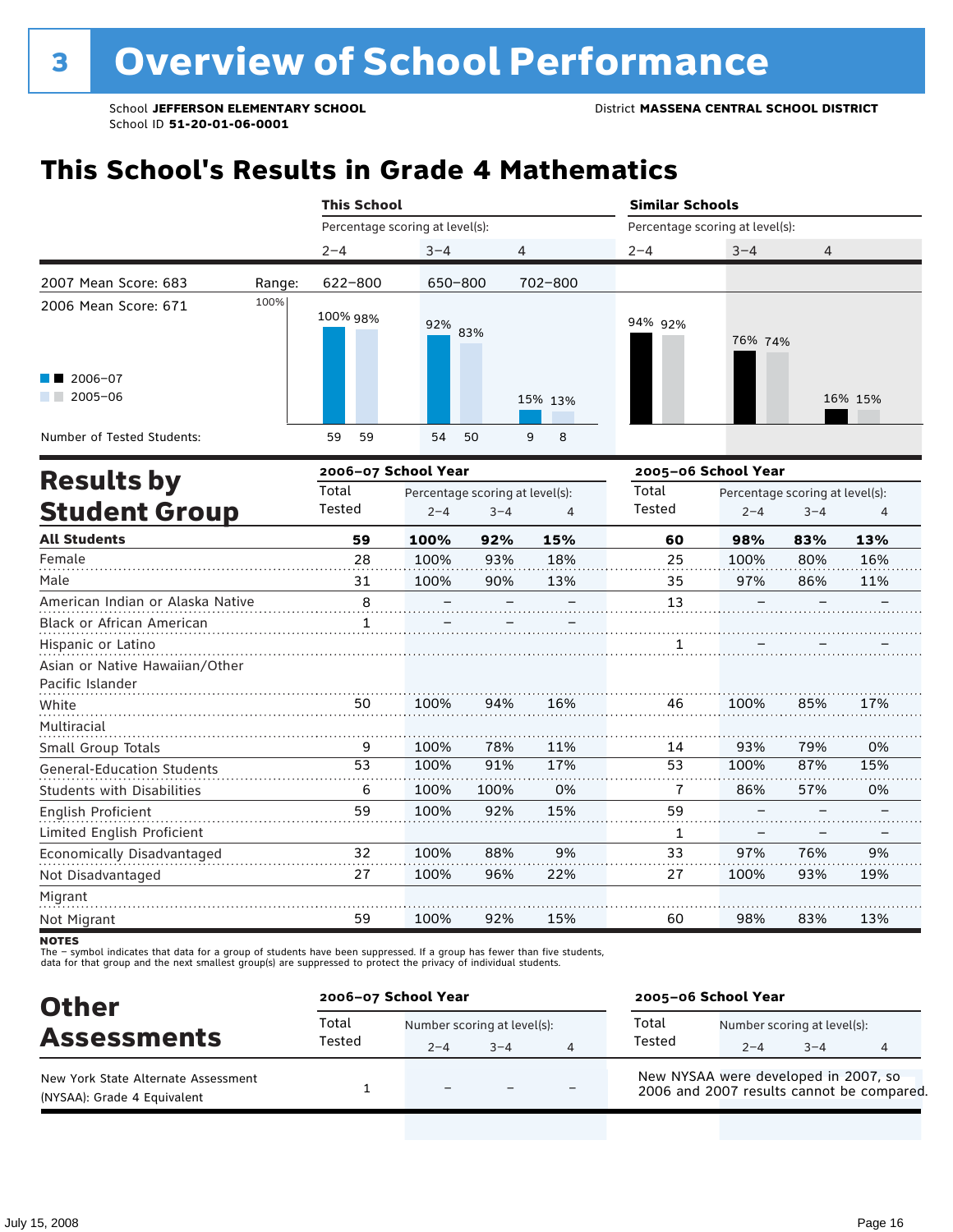## **This School's Results in Grade 4 Science**

|                                                                               |        | <b>This School</b>                      |            |                | <b>Similar Schools</b>          |         |         |
|-------------------------------------------------------------------------------|--------|-----------------------------------------|------------|----------------|---------------------------------|---------|---------|
|                                                                               |        | Percentage scoring at level(s):         |            |                | Percentage scoring at level(s): |         |         |
|                                                                               |        | $2 - 4$                                 | $3 - 4$    | $\overline{4}$ | $2 - 4$                         | $3 - 4$ | 4       |
| 2007 Mean Score: 86                                                           | Range: | $45 - 100$                              | $65 - 100$ | $85 - 100$     |                                 |         |         |
| 2006 Mean Score: 84<br>$\blacksquare$ 2006-07<br>2005-06<br><b>CONTRACTOR</b> | 100%   | 100%100%                                | 98% 95%    | 63%<br>52%     | 99% 99%                         | 91% 91% | 49% 47% |
| Number of Tested Students:                                                    |        | 61<br>60                                | 59<br>58   | 38<br>32       |                                 |         |         |
|                                                                               |        | $- - - - - - - - - - - - - - - - - - -$ |            |                |                                 |         |         |

|                                   |        | 2006-07 School Year |                                 |     | 2005-06 School Year |         |                                 |     |
|-----------------------------------|--------|---------------------|---------------------------------|-----|---------------------|---------|---------------------------------|-----|
| <b>Results by</b>                 | Total  |                     | Percentage scoring at level(s): |     | Total               |         | Percentage scoring at level(s): |     |
| <b>Student Group</b>              | Tested | $2 - 4$             | $3 - 4$                         | 4   | Tested              | $2 - 4$ | $3 - 4$                         | 4   |
| <b>All Students</b>               | 60     | 100%                | 98%                             | 63% | 61                  | 100%    | 95%                             | 52% |
| Female                            | 29     | 100%                | 100%                            | 62% | 27                  | 100%    | 100%                            | 41% |
| Male                              | 31     | 100%                | 97%                             | 65% | 34                  | 100%    | 91%                             | 62% |
| American Indian or Alaska Native  | 8      |                     |                                 |     | 13                  |         |                                 |     |
| <b>Black or African American</b>  | 1      |                     |                                 |     |                     |         |                                 |     |
| Hispanic or Latino                |        |                     |                                 |     | 1                   |         |                                 |     |
| Asian or Native Hawaiian/Other    |        |                     |                                 |     |                     |         |                                 |     |
| Pacific Islander                  |        |                     |                                 |     |                     |         |                                 |     |
| White                             | 51     | 100%                | 98%                             | 73% | 47                  | 100%    | 96%                             | 62% |
| Multiracial                       |        |                     |                                 |     |                     |         |                                 |     |
| Small Group Totals                | 9      | 100%                | 100%                            | 11% | 14                  | 100%    | 93%                             | 21% |
| <b>General-Education Students</b> | 54     | 100%                | 100%                            | 63% | 54                  | 100%    | 96%                             | 54% |
| <b>Students with Disabilities</b> | 6      | 100%                | 83%                             | 67% | 7                   | 100%    | 86%                             | 43% |
| English Proficient                | 60     | 100%                | 98%                             | 63% | 60                  |         |                                 |     |
| Limited English Proficient        |        |                     |                                 |     | 1                   |         |                                 |     |
| Economically Disadvantaged        | 33     | 100%                | 97%                             | 55% | 34                  | 100%    | 94%                             | 47% |
| Not Disadvantaged                 | 27     | 100%                | 100%                            | 74% | 27                  | 100%    | 96%                             | 59% |
| Migrant                           |        |                     |                                 |     |                     |         |                                 |     |
| Not Migrant                       | 60     | 100%                | 98%                             | 63% | 61                  | 100%    | 95%                             | 52% |

**NOTES** 

The – symbol indicates that data for a group of students have been suppressed. If a group has fewer than five students,<br>data for that group and the next smallest group(s) are suppressed to protect the privacy of individual

| <b>Other</b>                                                       | 2006-07 School Year |                          |                                     |   | 2005-06 School Year                                                               |         |                                        |  |
|--------------------------------------------------------------------|---------------------|--------------------------|-------------------------------------|---|-----------------------------------------------------------------------------------|---------|----------------------------------------|--|
| <b>Assessments</b>                                                 | Total<br>Tested     | $2 - 4$                  | Number scoring at level(s):<br>$-4$ | 4 | Total<br>Tested                                                                   | $2 - 4$ | Number scoring at level(s):<br>$3 - 4$ |  |
| New York State Alternate Assessment<br>(NYSAA): Grade 4 Equivalent |                     | $\overline{\phantom{0}}$ |                                     |   | New NYSAA were developed in 2007, so<br>2006 and 2007 results cannot be compared. |         |                                        |  |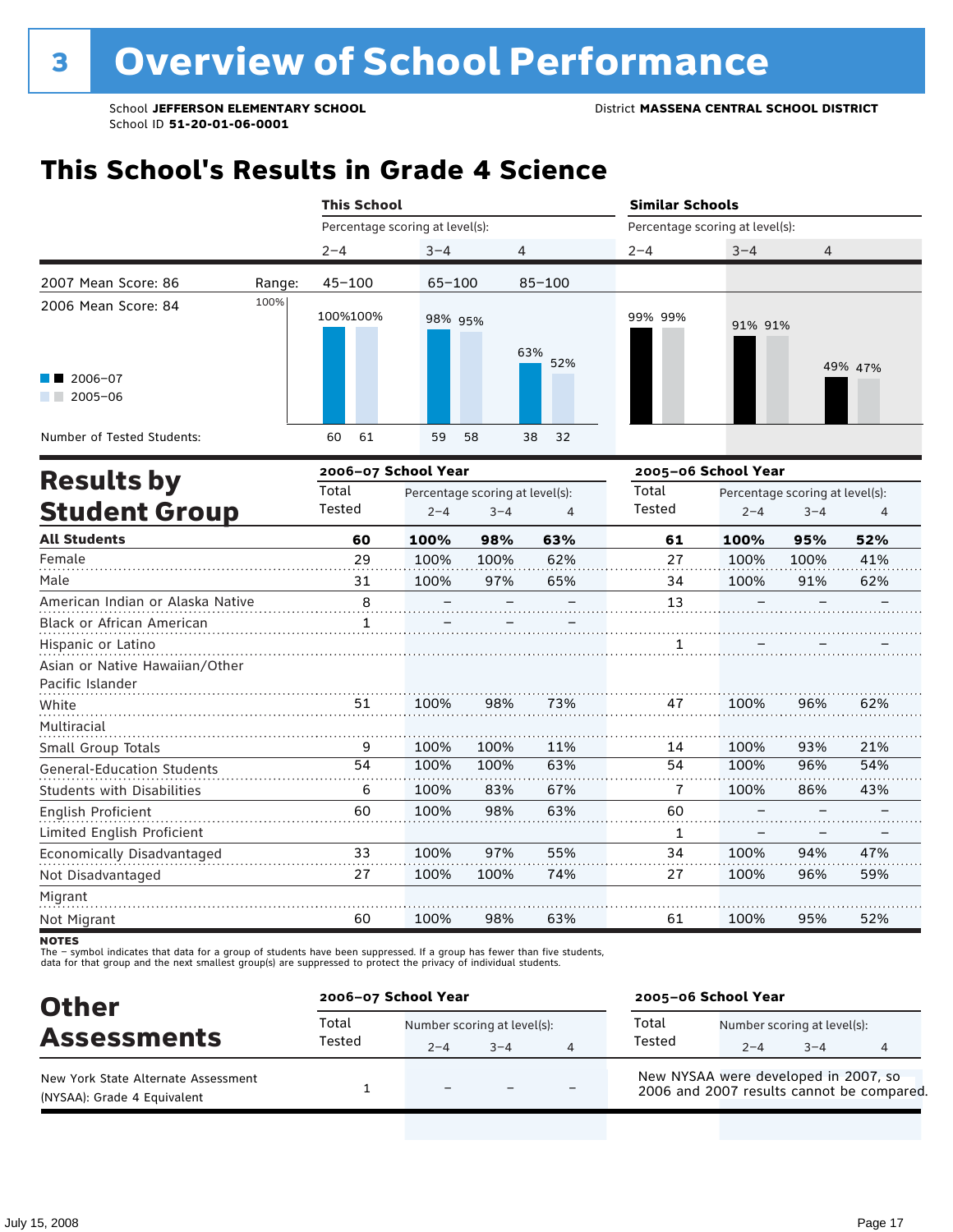## **This School's Results in Grade 5 English Language Arts**

|                                                           |        | <b>This School</b>              |          |          | <b>Similar Schools</b>          |                  |  |  |
|-----------------------------------------------------------|--------|---------------------------------|----------|----------|---------------------------------|------------------|--|--|
|                                                           |        | Percentage scoring at level(s): |          |          | Percentage scoring at level(s): |                  |  |  |
|                                                           |        | $2 - 4$                         | $3 - 4$  | 4        | $2 - 4$                         | $3 - 4$<br>4     |  |  |
| 2007 Mean Score: 666                                      | Range: | 608-795                         | 650-795  | 711-795  |                                 |                  |  |  |
| 2006 Mean Score: 663<br>$\blacksquare$ 2006-07<br>2005-06 | 100%   | 98% 95%                         | 67% 65%  | 9%<br>6% | 95% 92%                         | 65% 60%<br>5% 6% |  |  |
| Number of Tested Students:                                |        | 62<br>54                        | 42<br>37 | 5<br>4   |                                 |                  |  |  |

|                                                    |        | 2006-07 School Year |                                 |     | 2005-06 School Year |         |                                 |     |
|----------------------------------------------------|--------|---------------------|---------------------------------|-----|---------------------|---------|---------------------------------|-----|
| <b>Results by</b>                                  | Total  |                     | Percentage scoring at level(s): |     | Total               |         | Percentage scoring at level(s): |     |
| <b>Student Group</b>                               | Tested | $2 - 4$             | $3 - 4$                         | 4   | Tested              | $2 - 4$ | $3 - 4$                         | 4   |
| <b>All Students</b>                                | 63     | 98%                 | 67%                             | 6%  | 57                  | 95%     | 65%                             | 9%  |
| Female                                             | 28     | 96%                 | 75%                             | 11% | 30                  | 93%     | 53%                             | 13% |
| Male                                               | 35     | 100%                | 60%                             | 3%  | 27                  | 96%     | 78%                             | 4%  |
| American Indian or Alaska Native                   | 13     |                     |                                 |     | 12                  |         |                                 |     |
| <b>Black or African American</b>                   |        |                     |                                 |     | 1                   |         |                                 |     |
| Hispanic or Latino                                 | 1      |                     |                                 |     |                     |         |                                 |     |
| Asian or Native Hawaiian/Other<br>Pacific Islander |        |                     |                                 |     | 1                   |         |                                 |     |
| White                                              | 49     | 100%                | 67%                             | 8%  | 43                  | 93%     | 63%                             | 12% |
| Multiracial                                        |        |                     |                                 |     |                     |         |                                 |     |
| Small Group Totals                                 | 14     | 93%                 | 64%                             | 0%  | 14                  | 100%    | 71%                             | 0%  |
| <b>General-Education Students</b>                  | 54     | 100%                | 70%                             | 7%  | 49                  | 100%    | 76%                             | 10% |
| <b>Students with Disabilities</b>                  | 9      | 89%                 | 44%                             | 0%  | 8                   | 63%     | 0%                              | 0%  |
| English Proficient                                 | 63     | 98%                 | 67%                             | 6%  | 57                  | 95%     | 65%                             | 9%  |
| Limited English Proficient                         |        |                     |                                 |     |                     |         |                                 |     |
| Economically Disadvantaged                         | 36     | 97%                 | 64%                             | 8%  | 36                  | 94%     | 58%                             | 0%  |
| Not Disadvantaged                                  | 27     | 100%                | 70%                             | 4%  | 21                  | 95%     | 76%                             | 24% |
| Migrant                                            |        |                     |                                 |     |                     |         |                                 |     |
| Not Migrant                                        | 63     | 98%                 | 67%                             | 6%  | 57                  | 95%     | 65%                             | 9%  |
|                                                    |        |                     |                                 |     |                     |         |                                 |     |

NOTES<br>The – symbol indicates that data for a group of students have been suppressed. If a group has fewer than five students,<br>data for that group and the next smallest group(s) are suppressed to protect the privacy of indi

| <b>Other</b>                                                                                         | 2006-07 School Year |         |                             |                | 2005-06 School Year                  |                             |         |                                           |
|------------------------------------------------------------------------------------------------------|---------------------|---------|-----------------------------|----------------|--------------------------------------|-----------------------------|---------|-------------------------------------------|
|                                                                                                      | Total               |         | Number scoring at level(s): |                |                                      | Number scoring at level(s): |         |                                           |
| <b>Assessments</b>                                                                                   | Tested              | $2 - 4$ | $3 - 4$                     | $\overline{4}$ | Tested                               | $2 - 4$                     | $3 - 4$ | 4                                         |
| New York State Alternate Assessment<br>(NYSAA): Grade 5 Equivalent                                   |                     |         |                             |                | New NYSAA were developed in 2007, so |                             |         | 2006 and 2007 results cannot be compared. |
| New York State English as a Second<br>Language Achievement Test (NYSESLAT) <sup>+</sup> :<br>Grade 5 | 0                   | N/A     | N/A                         | N/A            | N/A                                  | N/A                         | N/A     | N/A                                       |

† These counts represent recently arrived LEP students who used the NYSESLAT to fulfill the English language arts participation requirement.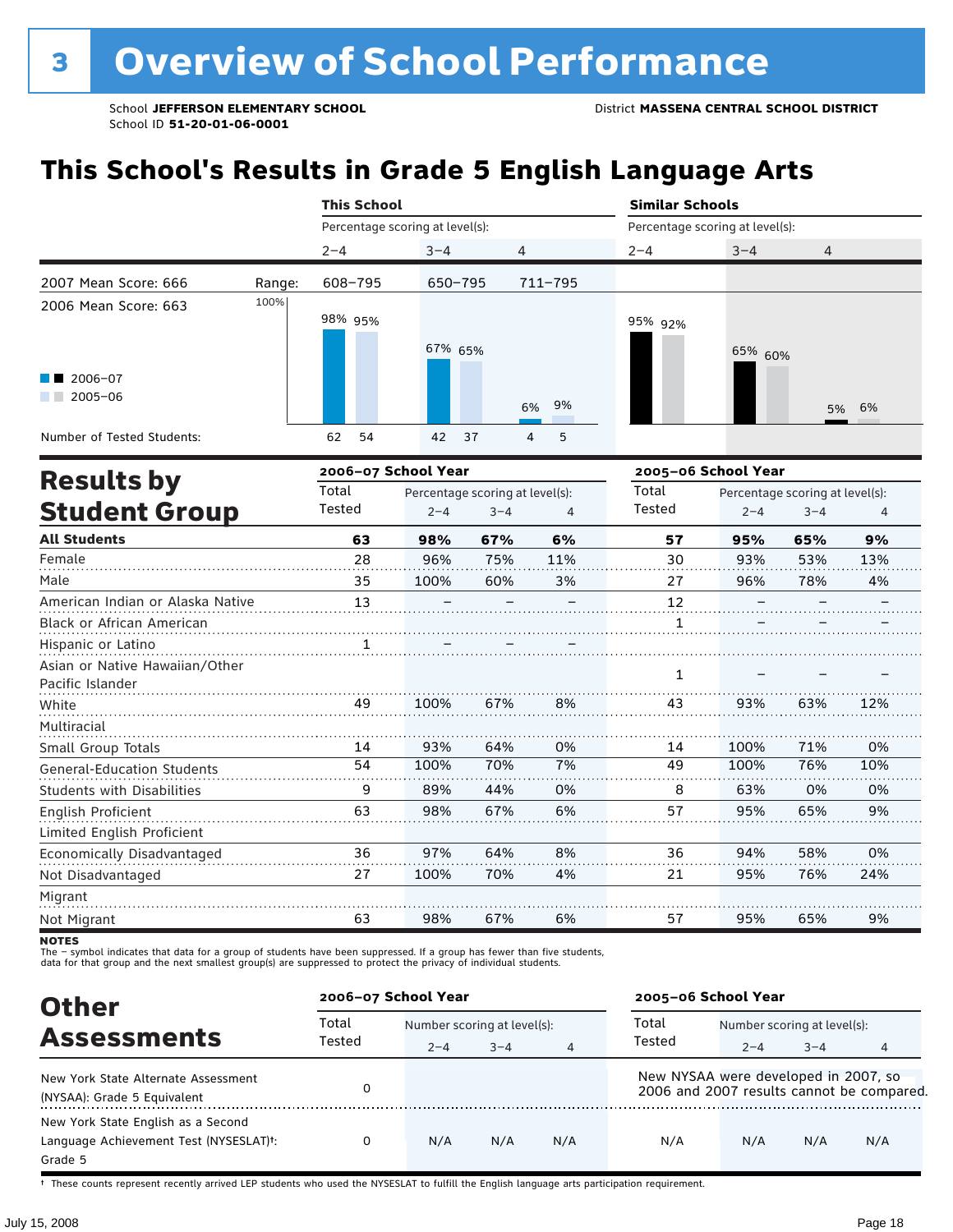## **This School's Results in Grade 5 Mathematics**

|                                                               |        | <b>This School</b>              |            |                     | <b>Similar Schools</b>          |            |                |
|---------------------------------------------------------------|--------|---------------------------------|------------|---------------------|---------------------------------|------------|----------------|
|                                                               |        | Percentage scoring at level(s): |            |                     | Percentage scoring at level(s): |            |                |
|                                                               |        | $2 - 4$                         | $3 - 4$    | $\overline{4}$      | $2 - 4$                         | $3 - 4$    | $\overline{4}$ |
| 2007 Mean Score: 674                                          | Range: | 619-780                         | 650-780    | 699-780             |                                 |            |                |
| 2006 Mean Score: 653<br>$\blacksquare$ 2006-07<br>$2005 - 06$ | 100%   | 98%<br>86%                      | 89%<br>69% | 14%<br>3%           | 94% 90%                         | 73%<br>63% | 11% 11%        |
| Number of Tested Students:                                    |        | 51<br>63                        | 57<br>41   | $\overline{2}$<br>9 |                                 |            |                |

|                                                    |        | 2006-07 School Year |                                 | 2005-06 School Year |              |         |                                 |    |  |
|----------------------------------------------------|--------|---------------------|---------------------------------|---------------------|--------------|---------|---------------------------------|----|--|
| <b>Results by</b>                                  | Total  |                     | Percentage scoring at level(s): |                     | Total        |         | Percentage scoring at level(s): |    |  |
| <b>Student Group</b>                               | Tested | $2 - 4$             | $3 - 4$                         | 4                   | Tested       | $2 - 4$ | $3 - 4$                         | 4  |  |
| <b>All Students</b>                                | 64     | 98%                 | 89%                             | 14%                 | 59           | 86%     | 69%                             | 3% |  |
| Female                                             | 29     | 97%                 | 83%                             | 24%                 | 29           | 83%     | 62%                             | 0% |  |
| Male                                               | 35     | 100%                | 94%                             | 6%                  | 30           | 90%     | 77%                             | 7% |  |
| American Indian or Alaska Native                   | 13     |                     |                                 |                     | 13           |         |                                 |    |  |
| <b>Black or African American</b>                   |        |                     |                                 |                     | 1            |         |                                 |    |  |
| Hispanic or Latino                                 | 1      |                     |                                 |                     |              |         |                                 |    |  |
| Asian or Native Hawaiian/Other<br>Pacific Islander |        |                     |                                 |                     | $\mathbf{1}$ |         |                                 |    |  |
| White                                              | 50     | 100%                | 92%                             | 16%                 | 44           | 82%     | 64%                             | 2% |  |
| Multiracial                                        |        |                     |                                 |                     |              |         |                                 |    |  |
| Small Group Totals                                 | 14     | 93%                 | 79%                             | 7%                  | 15           | 100%    | 87%                             | 7% |  |
| <b>General-Education Students</b>                  | 55     | 100%                | 91%                             | 16%                 | 50           | 96%     | 80%                             | 4% |  |
| <b>Students with Disabilities</b>                  | 9      | 89%                 | 78%                             | 0%                  | 9            | 33%     | 11%                             | 0% |  |
| English Proficient                                 | 64     | 98%                 | 89%                             | 14%                 | 58           |         |                                 |    |  |
| Limited English Proficient                         |        |                     |                                 |                     | 1            |         |                                 |    |  |
| Economically Disadvantaged                         | 37     | 97%                 | 86%                             | 8%                  | 36           | 81%     | 72%                             | 3% |  |
| Not Disadvantaged                                  | 27     | 100%                | 93%                             | 22%                 | 23           | 96%     | 65%                             | 4% |  |
| Migrant                                            |        |                     |                                 |                     |              |         |                                 |    |  |
| Not Migrant                                        | 64     | 98%                 | 89%                             | 14%                 | 59           | 86%     | 69%                             | 3% |  |

**NOTES** 

The – symbol indicates that data for a group of students have been suppressed. If a group has fewer than five students,<br>data for that group and the next smallest group(s) are suppressed to protect the privacy of individual

| <b>Other</b>                                                       | 2006-07 School Year |         |                                     |   | 2005-06 School Year                                                               |                                        |         |  |  |
|--------------------------------------------------------------------|---------------------|---------|-------------------------------------|---|-----------------------------------------------------------------------------------|----------------------------------------|---------|--|--|
| <b>Assessments</b>                                                 | Total<br>Tested     | $2 - 4$ | Number scoring at level(s):<br>$-4$ | 4 | Total<br>Tested                                                                   | Number scoring at level(s):<br>$2 - 4$ | $3 - 4$ |  |  |
| New York State Alternate Assessment<br>(NYSAA): Grade 5 Equivalent |                     |         |                                     |   | New NYSAA were developed in 2007, so<br>2006 and 2007 results cannot be compared. |                                        |         |  |  |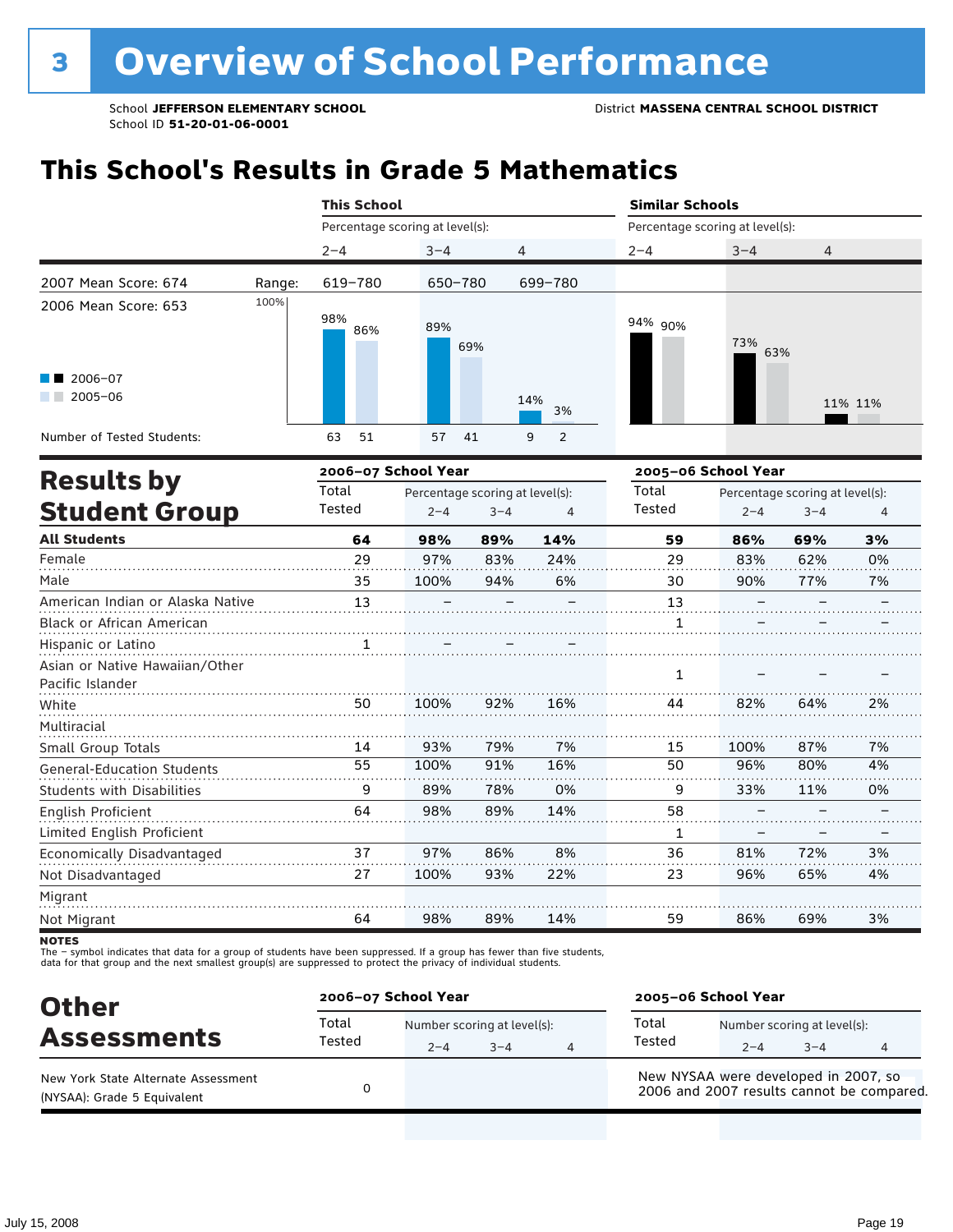## **This School's Results in Grade 6 English Language Arts**

|                                                           |                     | <b>This School</b>              |            | <b>Similar Schools</b> |                                 |                     |                |  |  |
|-----------------------------------------------------------|---------------------|---------------------------------|------------|------------------------|---------------------------------|---------------------|----------------|--|--|
|                                                           |                     | Percentage scoring at level(s): |            |                        | Percentage scoring at level(s): |                     |                |  |  |
|                                                           |                     | $2 - 4$                         | $3 - 4$    | 4                      | $2 - 4$                         | $3 - 4$             | $\overline{4}$ |  |  |
| 2007 Mean Score: 656                                      | Range:              | 598-785                         | 650-785    | 705-785                |                                 |                     |                |  |  |
| 2006 Mean Score: 650<br>$\blacksquare$ 2006-07<br>2005-06 | 100%                | 98% <sub>93%</sub>              | 66%<br>52% | 4% 6%                  | 98% <sub>92%</sub>              | 58% 52%             | 3% 6%          |  |  |
| Number of Tested Students:                                |                     | 55<br>64                        | 37<br>36   | 2<br>4                 |                                 |                     |                |  |  |
| Deculte his                                               | 2006-07 School Year |                                 |            |                        |                                 | 2005-06 School Year |                |  |  |

|        |                                 |         |                     | 2005–06 School Year |                                 |         |    |  |
|--------|---------------------------------|---------|---------------------|---------------------|---------------------------------|---------|----|--|
| Total  | Percentage scoring at level(s): |         |                     | Total               | Percentage scoring at level(s): |         |    |  |
| Tested | $2 - 4$                         | $3 - 4$ | 4                   | Tested              | $2 - 4$                         | $3 - 4$ | 4  |  |
| 56     | 98%                             | 66%     | 4%                  | 69                  | 93%                             | 52%     | 6% |  |
| 29     | 97%                             | 66%     | 3%                  | 34                  | 97%                             | 53%     | 6% |  |
| 27     | 100%                            | 67%     | 4%                  | 35                  | 89%                             | 51%     | 6% |  |
| 12     |                                 |         |                     | 14                  |                                 |         |    |  |
| 1      |                                 |         |                     | 1                   |                                 |         |    |  |
|        |                                 |         |                     |                     |                                 |         |    |  |
|        |                                 |         |                     |                     |                                 |         |    |  |
|        |                                 |         |                     |                     |                                 |         |    |  |
| 42     | 98%                             | 64%     | 5%                  | 54                  | 93%                             | 59%     | 6% |  |
|        |                                 |         |                     |                     |                                 |         |    |  |
| 14     | 100%                            | 71%     | 0%                  | 15                  | 93%                             | 27%     | 7% |  |
| 48     | 100%                            | 75%     | 4%                  | 60                  | 97%                             | 58%     | 7% |  |
| 8      | 88%                             | 13%     | 0%                  | 9                   | 67%                             | 11%     | 0% |  |
| 55     |                                 |         |                     | 69                  | 93%                             | 52%     | 6% |  |
| 1      |                                 |         |                     |                     |                                 |         |    |  |
| 32     | 97%                             | 56%     | 0%                  | 43                  | 91%                             | 42%     | 5% |  |
| 24     | 100%                            | 79%     | 8%                  | 26                  | 96%                             | 69%     | 8% |  |
|        |                                 |         |                     |                     |                                 |         |    |  |
| 56     | 98%                             | 66%     | 4%                  | 69                  | 93%                             | 52%     | 6% |  |
|        | 1                               |         | 2006–07 School Year |                     |                                 |         |    |  |

**NOTES** 

The – symbol indicates that data for a group of students have been suppressed. If a group has fewer than five students,<br>data for that group and the next smallest group(s) are suppressed to protect the privacy of individual

| <b>Other</b>                                                                            | 2006-07 School Year |                             |         |                | 2005-06 School Year                  |                             |         |                                           |
|-----------------------------------------------------------------------------------------|---------------------|-----------------------------|---------|----------------|--------------------------------------|-----------------------------|---------|-------------------------------------------|
|                                                                                         | Total<br>Tested     | Number scoring at level(s): |         |                | Total                                | Number scoring at level(s): |         |                                           |
| <b>Assessments</b>                                                                      |                     | $2 - 4$                     | $3 - 4$ | $\overline{4}$ | Tested                               | $2 - 4$                     | $3 - 4$ | 4                                         |
| New York State Alternate Assessment<br>(NYSAA): Grade 6 Equivalent                      |                     |                             |         |                | New NYSAA were developed in 2007, so |                             |         | 2006 and 2007 results cannot be compared. |
| New York State English as a Second<br>Language Achievement Test (NYSESLAT)t:<br>Grade 6 | 0                   | N/A                         | N/A     | N/A            | N/A                                  | N/A                         | N/A     | N/A                                       |

† These counts represent recently arrived LEP students who used the NYSESLAT to fulfill the English language arts participation requirement.